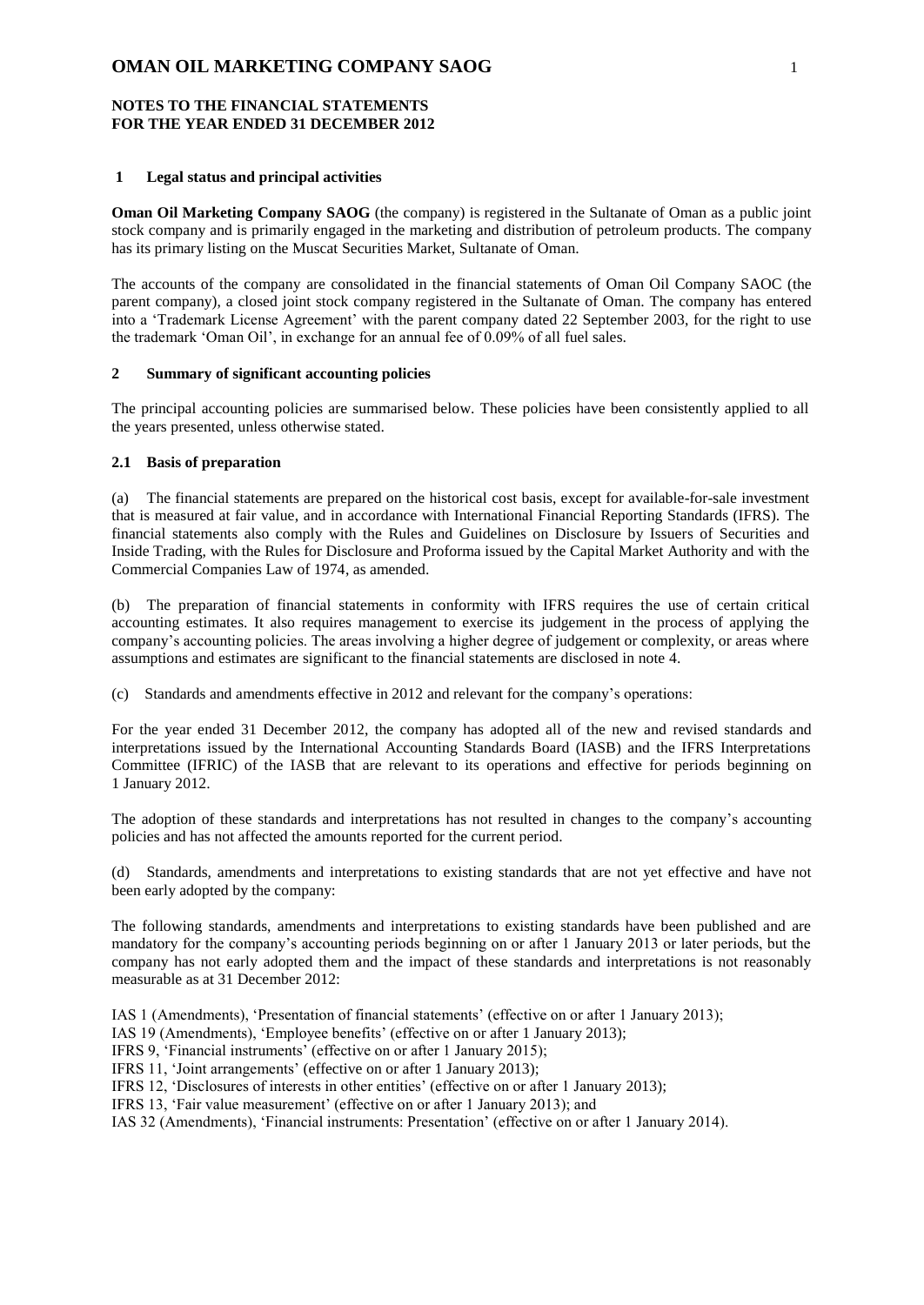### **NOTES TO THE FINANCIAL STATEMENTS FOR THE YEAR ENDED 31 DECEMBER 2012 (continued)**

### **2 Summary of significant accounting policies (continued)**

#### **2.2 Property, plant and equipment**

Items of property, plant and equipment except for assets under construction are stated at historical cost less accumulated depreciation and impairment losses, if any. Historical cost includes expenditure that is directly attributable to the acquisition of the items, any other cost that is directly attributable to bringing the asset to a working condition for its intended use, and the costs of dismantling and removing the items and restoring the site on which they are located.

Expenditure incurred to replace a component of an item of property, plant and equipment that is accounted for separately, including major inspection and overhaul expenditure, is capitalised. Subsequent costs are included in the asset's carrying amount or recognised as a separate asset, as appropriate, only when it is probable that future economic benefits associated with the item will flow to the company and the cost of the item can be measured reliably. All other repairs and maintenance expenditure is charged to the statement of comprehensive income during the financial period in which they are incurred.

Land is not depreciated. Depreciation on other assets is calculated using the straight-line method to allocate their cost to their residual values over their estimated useful lives, as follows:

**Years** 

|                               | r ears   |
|-------------------------------|----------|
| <b>Buildings</b>              | 10 to 20 |
| Plant, equipment and vehicles | 2 to 13  |

The assets' residual values and useful lives are reviewed, and adjusted if appropriate, at the end of each reporting period. Where the carrying amount of an asset is greater than its estimated recoverable amount, it is written down immediately to its recoverable amount.

Assets under construction are stated at cost. When the underlying asset is available for use in its intended condition and location, work-in-progress is transferred to the appropriate property, plant and equipment category and depreciated in accordance with depreciation policy of the company.

Gains and losses on disposals of property, plant and equipment are determined by comparing the proceeds with the carrying amounts and are taken into account in determining operating profit.

### **2.3 Investments in joint ventures**

Joint ventures are contractual arrangements under which the parties to the contract undertake an economic activity that is subject to joint control.

#### *Joint venture: jointly controlled assets*

In respect of its interest in jointly controlled assets, the company recognises its share of the jointly controlled assets, classified according to the nature of the assets, any liabilities that it has incurred, its share of any liabilities incurred jointly with the other venturers in relation to the joint venture, any income from the sale or use of its share of the output of the joint venture, together with its share of any expenses incurred by the joint venture, and any expenses that it has incurred in respect of its interest in the joint venture.

#### *Joint venture: jointly controlled entity*

Investment in a jointly controlled entity is recognised using the equity method. Under the equity method, the investments are initially recorded at cost and the carrying amounts are subsequently adjusted to recognise the company's share of profit or loss in the investee company after the acquisition date. Dividends received from the investee company are deducted from the carrying value of the investment. The company discontinues the use of the equity method from the date on which it ceases to have joint control over, or have significant influence in, a jointly controlled entity.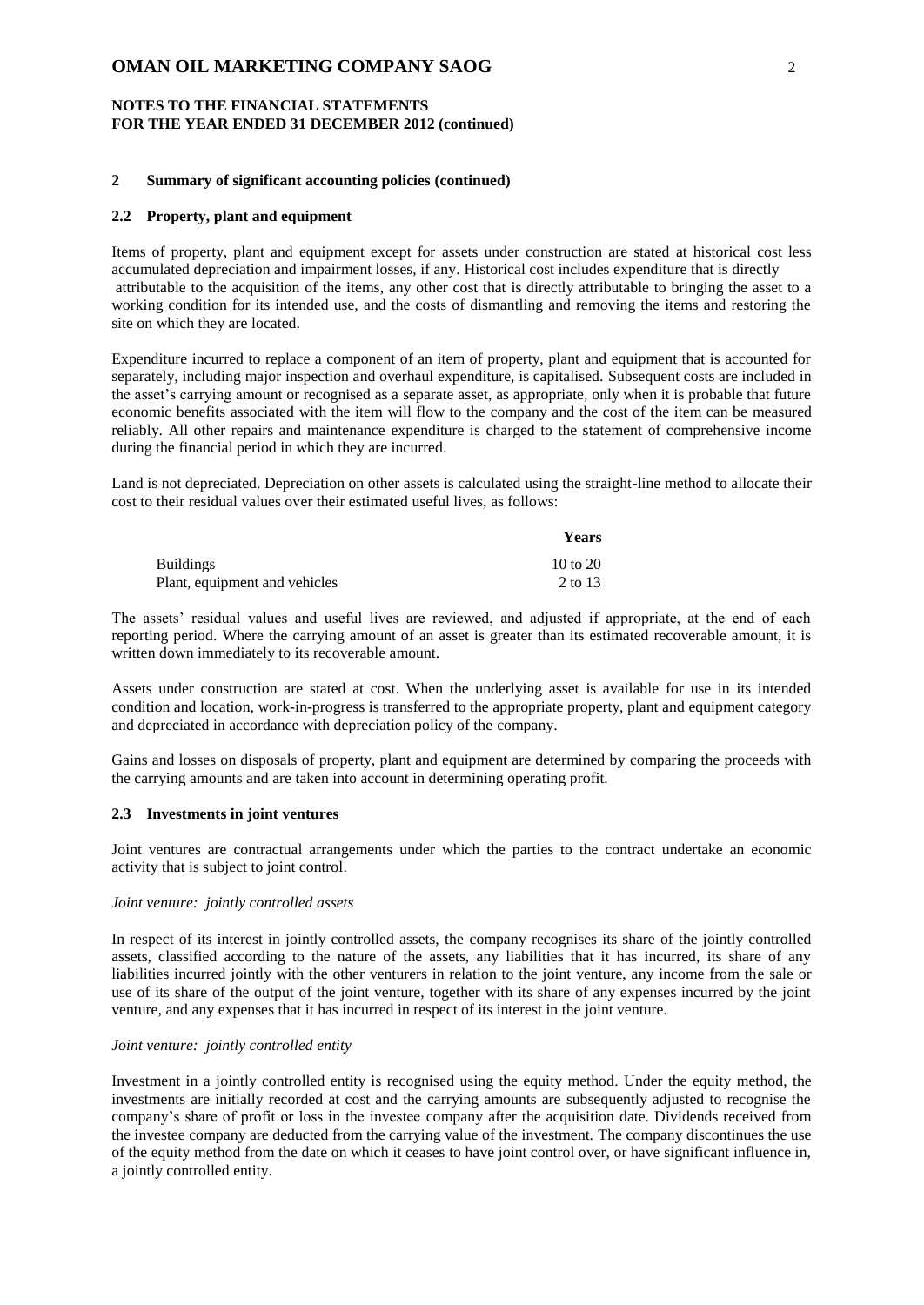### **NOTES TO THE FINANCIAL STATEMENTS FOR THE YEAR ENDED 31 DECEMBER 2012 (continued)**

### **2 Summary of significant accounting policies (continued)**

#### **2.4 Available-for-sale financial assets**

Available-for-sale financial assets are those intended to be held for an indefinite period of time and that may be sold in response to needs for liquidity or changes in interest rates, exchange rates or equity prices.

Investments designated as available-for-sale financial assets are initially recorded at cost and subsequently measured at fair value, unless this cannot be reliably measured. Changes in fair value are recognised in other comprehensive income. Upon impairment, or upon derecognition, the accumulated fair value adjustments recognised in other comprehensive income are included in the statement of comprehensive income as 'gains and losses from available-for-sale financial assets'.

For available-for-sale financial investments, the company assesses at each year end whether there is objective evidence that an investment or a group of investments is impaired. Where there is evidence of impairment, the cumulative loss - measured as the difference between the acquisition cost and the current fair value, less any impairment loss on that investment previously recognised in the statement of comprehensive income - is removed from other comprehensive income and recognised in the statement of comprehensive income.

### **2.5 Inventories**

Inventories are measured at the lower of cost and net realisable value. The cost of inventories includes expenditures incurred in acquiring the inventories and bringing them to their existing location and condition. The inventories are valued as follows:

- Oil and lubricants: purchase cost on a first-in-first-out basis
- Stores and spares: at weighted average cost

Net realisable value is the estimated selling price in the ordinary course of business, after allowing for the costs of realisation. Provision is made where necessary for obsolete, damaged and defective items, if any.

#### **2.6 Financial assets**

The company classifies its financial assets into loans and receivables and available-for-sale. The classification depends on the purpose for which the financial assets were acquired. Management determines the classification of its financial assets at initial recognition.

## *(a) Loans and receivables*

Loans and receivables are non-derivative financial assets with fixed or determinable payments that are not quoted in an active market. They are included in current assets, except for those with maturities greater than twelve months after the end of the reporting period. These are classified as non-current assets. The company's loans and receivables comprise trade and other receivables and cash and cash equivalents in the statement of financial position (notes 2.7 and 2.8).

#### *(b) Available-for-sale financial assets*

Available-for-sale financial assets are non-derivatives that are either designated in this category or not classified in any of the other categories. They are included in non-current assets unless the investment matures or management intends to dispose of it within twelve months from the end of the reporting period.

### **2.7 Trade and other receivables**

Trade and other receivables are stated at their cost less impairment losses. A provision for impairment of trade and other receivables is established when there is objective evidence that the company will not be able to collect all amounts due according to the original terms of the receivable. Significant financial difficulties of the debtor, probability that the debtor will enter bankruptcy or financial reorganisation, and default or delinquency in payments are considered indicators that the receivable is impaired.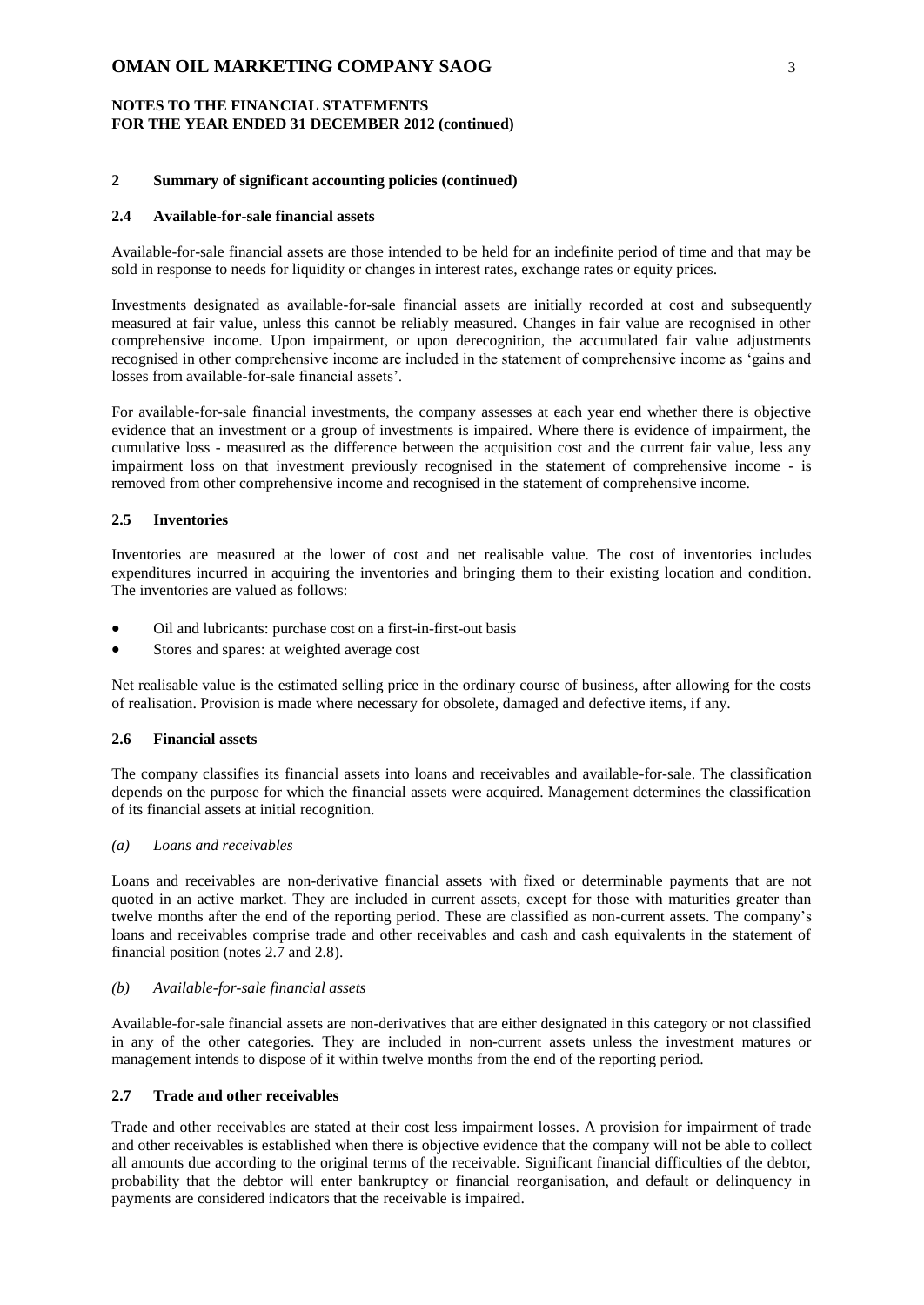### **NOTES TO THE FINANCIAL STATEMENTS FOR THE YEAR ENDED 31 DECEMBER 2012 (continued)**

## **2 Summary of significant accounting policies (continued)**

### **2.7 Trade and other receivables (continued)**

The amount of the provision is the difference between the asset's carrying amount and the present value of estimated future cash flows, discounted at the effective interest rate. The amount of the provision is recognised in the statement of comprehensive income within 'Operating and other expenses'.

### **2.8 Cash and cash equivalents**

For the purpose of statement of cash flows, cash and cash equivalents include cash on hand and at bank with a maturity of less than three months from the date of placement, net of bank overdrafts, if any.

#### **2.9 Impairment**

#### *Financial assets*

Financial assets are assessed for indicators of impairment at each reporting date. Financial assets are impaired where there is objective evidence that, as a result of one or more events that occurred after the initial recognition of the financial asset, the estimated future cash flows of the investment have been impacted.

For financial assets, objective evidence of impairment could include:

- significant financial difficulty of the counterparty;
- default or delinquency in payments; or
- it becomes probable that the borrower will enter bankruptcy or financial reorganisation.

Certain categories of financial assets, such as trade receivables that are assessed not to be impaired individually, are subsequently assessed for impairment on a collective basis.

Objective evidence of impairment for a portfolio of receivables could include the company's past experience of collecting payments, an increase in the number of delayed payments in the portfolio past the credit period as well as observable changes in national or local economic conditions that correlate with default on receivables.

The carrying amount of the financial asset is reduced by the impairment loss directly for all financial assets with the exception of trade receivables, where the carrying amount is reduced through the use of a provision account. When a trade receivable is considered uncollectable, it is directly written off after obtaining appropriate approvals. Subsequent recoveries of amounts previously written off are credited to the statement of comprehensive income.

#### *Non-financial assets*

The carrying amounts of the company's non-financial assets other than inventories are reviewed at each reporting date to determine whether there is any indication of impairment. If any such indications exist, the asset's recoverable amount is estimated.

An impairment loss is recognised if the carrying amount of an asset or cash generating unit exceeds its value in use and its fair value less costs to sell. In assessing the value in use, the estimated future cash flows are discounted to their present value using a pre-tax discount rate that reflects current market assessments of the time value of money and the risks specific to the asset. Impairment losses recognised in prior periods are assessed at each reporting date for any indications that the loss has decreased or no longer exists. An impairment loss is reversed if there has been a change in estimates used to determine the recoverable amount. An impairment loss is reversed only to the extent that the asset's carrying amount does not exceed the carrying amount that would have been determined, net of depreciation or amortisation, if no impairment loss had been recognised.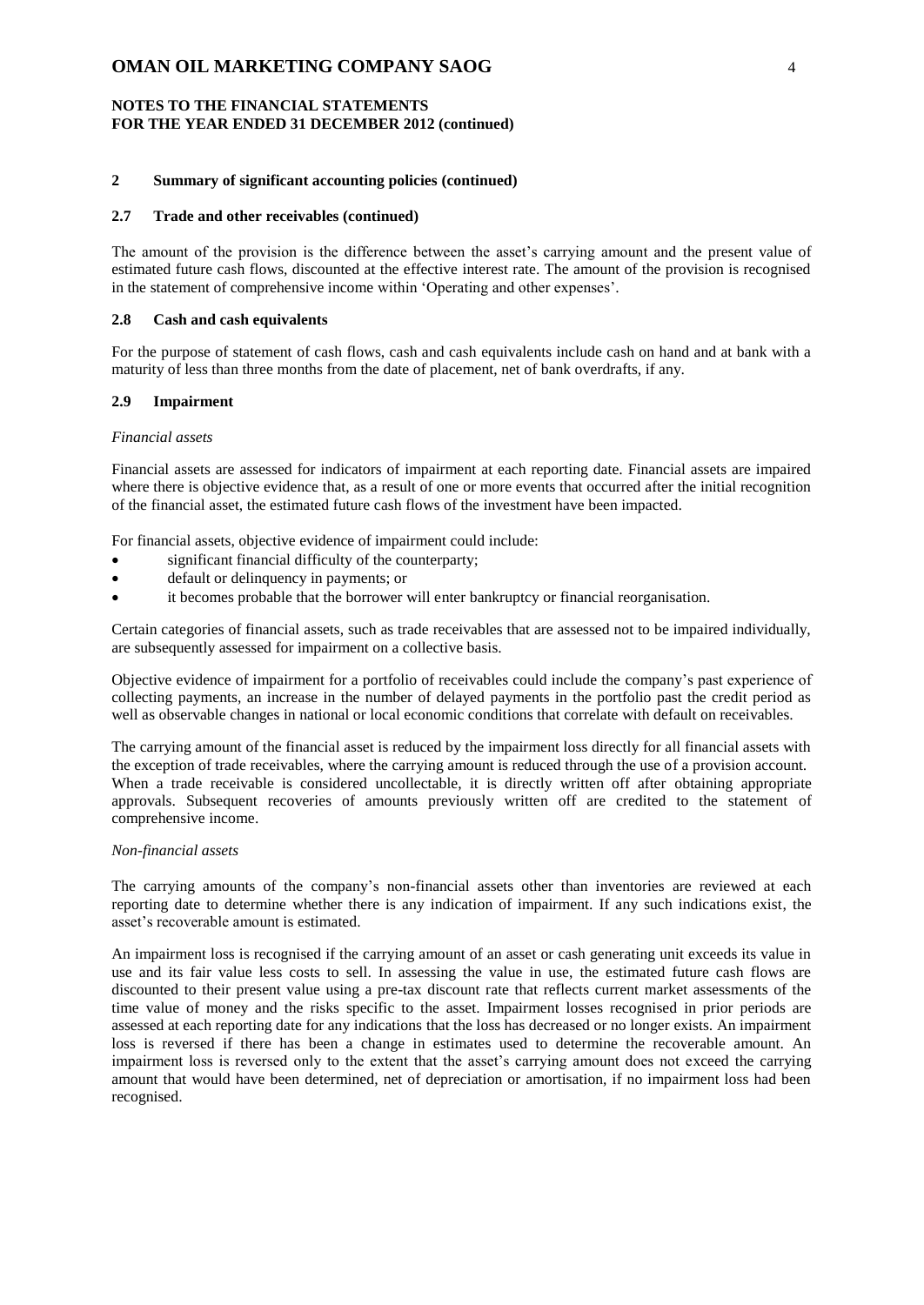### **NOTES TO THE FINANCIAL STATEMENTS FOR THE YEAR ENDED 31 DECEMBER 2012 (continued)**

#### **2 Summary of significant accounting policies (continued)**

#### **2.10 Borrowings**

Borrowings are recognised initially at fair value, net of transaction costs incurred. Borrowings are subsequently carried at amortised cost. Borrowings are classified as current liabilities unless the company has an unconditional right to defer settlement of the liability for at least twelve months after the reporting date.

#### **2.11 Provisions**

A provision is recognised if, as a result of a past event, the company has a present legal or constructive obligation that can be estimated reliably, and it is probable that an outflow of economic benefits will be required to settle the obligation. An environmental provision is recognised when the company, through environmental assessments, identifies a requirement for environmental remediation as a result of a past event and the associated costs can be reliably estimated. Provision for site restoration and abandonment costs is made based on average cost per filling station and its useful life.

The amount recognised as a provision is the best estimate of the consideration required to settle the present obligation at reporting date, taking into account the risks and uncertainties surrounding the obligation. Provisions are determined by discounting the expected future cash flows at a pre-tax rate that reflects current market assessments of the time value of money and the risks specific to the liability.

Where some or all of the economic benefits required to settle a provision are expected to be recovered from third parties, the receivable is recognised as an asset if it is virtually certain that reimbursement will be received and the amount of the receivable can be measured reliably.

#### **2.12 Trade creditors and other payables**

Liabilities are recognised for amounts to be paid in the future for goods or services received, whether billed by the supplier or not. Trade payables are recognised initially at fair value and subsequently measured at amortised cost using the effective interest rate method.

#### **2.13 Share capital**

Ordinary shares are classified as equity. Incremental costs directly attributable to the issue of new shares are shown in equity as a deduction, net of tax, from the proceeds.

### **2.14 Dividend distribution**

Dividends are recommended by the company's board of directors after considering the profit available for distribution and the company's future cash requirements. Dividends are recognised as a liability in the year in which the dividends are approved by the company's shareholders. Dividends that are approved after the statement of financial position date are dealt with as an event after the financial position date.

#### **2.15 Segment reporting**

Operating segments are reported in a manner consistent with the internal reporting provided to the chief operating decision-maker. The chief operating decision-maker, who is responsible for allocating resources and assessing performance of the operating segments, has been identified as the Chief Executive Officer who manages the company on a day-to-day basis, as per the directives given by the board of directors that makes strategic decisions.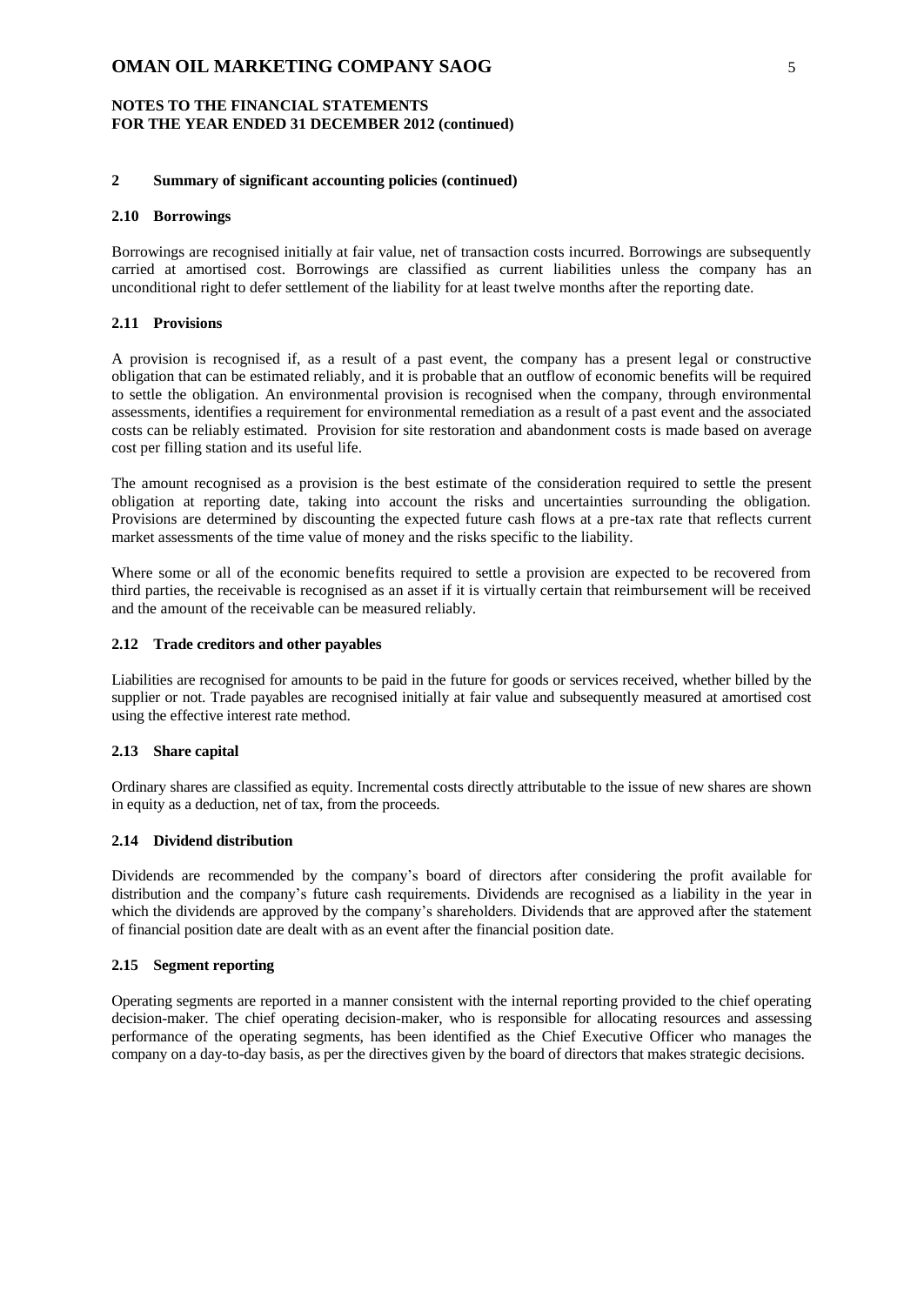### **NOTES TO THE FINANCIAL STATEMENTS FOR THE YEAR ENDED 31 DECEMBER 2012 (continued)**

#### **2 Summary of significant accounting policies (continued)**

### **2.16 Revenue**

Revenue from the sale of goods is measured at the fair value of the consideration received or receivable, net of returns, allowances and trade discounts, and is recognised when the significant risks and rewards of ownership have been transferred to the buyer, it is probable that future economic benefits will flow to the entity, the amount of revenue and associated costs can be measured reliably, and there is no continuing management involvement with the goods.

The amount of revenue is not considered to be reliably measurable until all contingencies relating to the sale have been resolved. Transfers of risks and rewards vary depending on the individual terms of the contract of sale.

#### **2.17 Directors' remuneration**

The Directors' remuneration is governed by the rules as set out in the Commercial Companies Law of 1974, as amended and the regulations issued by the Capital Market Authority.

The Annual General Meeting determines and approves the remuneration and the sitting fees for the Board of Directors and its sub-committees provided that such fees shall not exceed 5% of the annual net profit after deduction of the legal reserve and the optional reserve and the distribution of dividends to the shareholders and provided that such fees shall not exceed RO 200,000. The sitting fees for each director shall not exceed RO 10,000 in one year.

#### **2.18 End of service benefits**

End of service benefits are accrued in accordance with the terms of employment of the company's employees at the statement of financial position date, having regard to the requirements of the Oman Labour Law 2003, as amended. The provision relating to end of service benefits is disclosed as a non-current liability.

Contributions to a defined contribution retirement plan and occupational hazard insurance for Omani employees in accordance with the Omani Social Insurances Law of 1991 are recognised as an expense in the statement of comprehensive income as incurred.

### **2.19 Foreign currency**

Items included in the company's financial statements are measured in Rial Omani which is the currency of the Sultanate of Oman, and the primary economic environment in which the company operates (the functional currency). These financial statements are prepared in Rial Omani (the presentation currency).

Foreign currency transactions are translated into the functional currency using the exchange rates prevailing at the transaction date. Foreign exchange gains and losses resulting from the settlement of such transactions and from the translation at year end exchange rates of monetary assets and liabilities denominated in foreign currencies are recognised in the statement of comprehensive income.

#### **2.20 Borrowing costs**

Finance costs comprises of interest cost on borrowings. Finance cost is recognised in the statement of comprehensive income as it accrues, using the effective interest rate method.

Finance income comprises interest received or receivable on funds invested. Finance income is recognised in the statement of comprehensive income using the effective interest rate method.

#### **2.21 Leases**

Leases in which a significant portion of the risks and rewards of ownership are retained by the lessor are classified as operating leases. Payments made under operating leases (net of any incentives received from the lessor) are charged to the statement of comprehensive income on a straight-line basis over the period of the lease.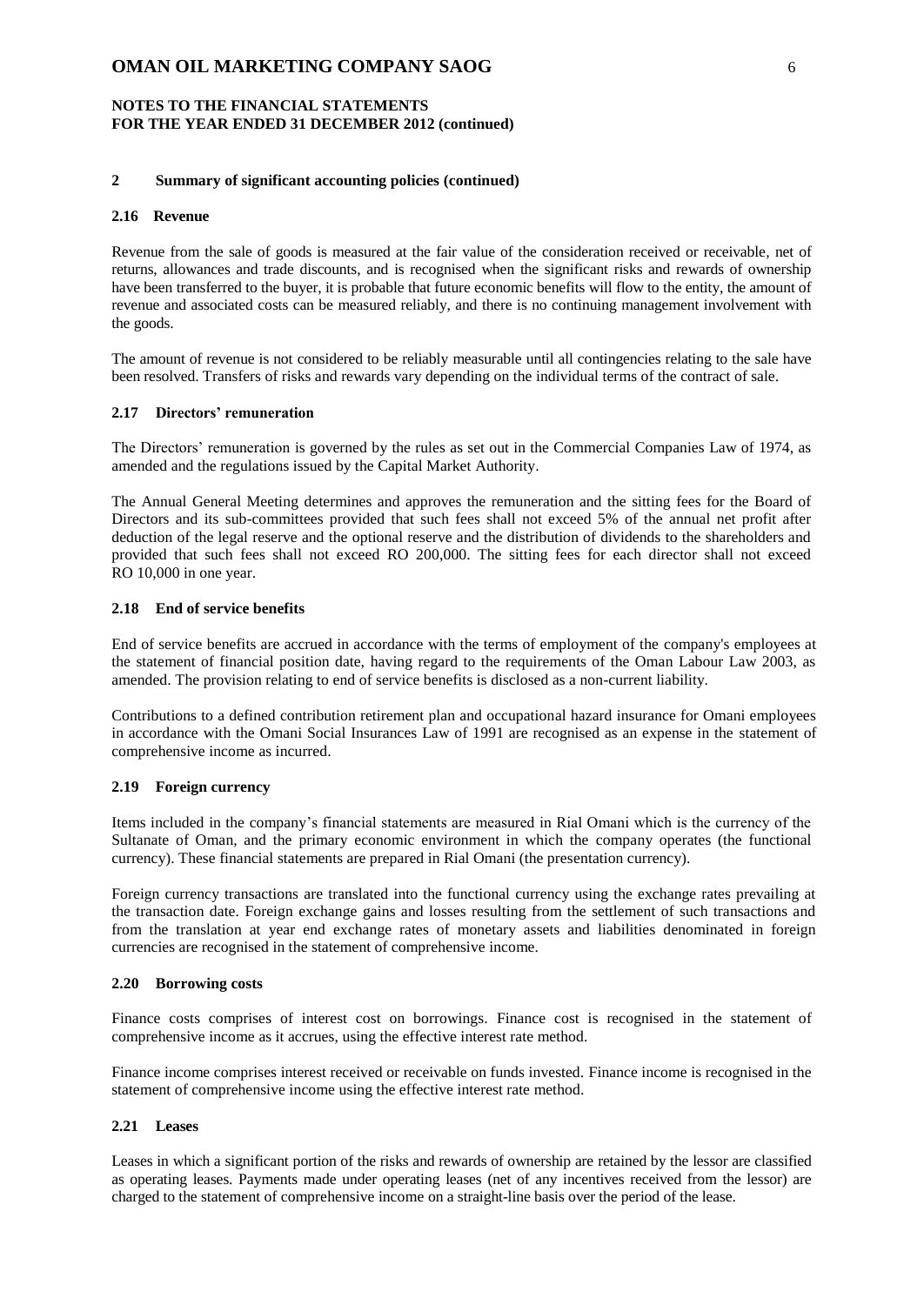### **NOTES TO THE FINANCIAL STATEMENTS FOR THE YEAR ENDED 31 DECEMBER 2012 (continued)**

#### **2 Summary of significant accounting policies (continued)**

### **2.22 Income tax**

Income tax is calculated as per the fiscal regulations of the Sultanate of Oman.

Income tax on the profit for the year comprises current tax and deferred tax. Income tax is recognised in the statement of comprehensive income except to the extent that it relates to items recognised directly in equity, in which case it is recognised in equity.

Current tax is the expected tax payable on the taxable income for the year, using the tax rates enacted or substantially enacted at the statement of financial position date, and any adjustment to income taxes payable in respect of previous years.

Deferred tax is provided using the liability method, providing for temporary differences between the carrying amounts of assets and liabilities for financial reporting purposes and the amounts used for taxation purposes. The amount of deferred tax provided is based on the expected manner of realisation or settlement of the carrying amount of assets and liabilities, using tax rates enacted or substantially enacted at the statement of financial position date. A deferred tax asset is recognised only to the extent that it is probable that future taxable profits will be available against which the unused tax losses and credits can be utilised. The carrying amount of deferred tax assets are reviewed at each reporting date and reduced to the extent that it is no longer probable that the related tax benefit will be realised.

Deferred tax assets and liabilities are offset when there is a legally enforceable right to set off current tax assets against current tax liabilities and when they relate to income taxes levied by the same taxation authority and the company intends to settle its current tax assets and liabilities on a net basis.

## **2.23 Earnings per share**

Basic earnings per share is calculated by dividing profit or loss attributable to ordinary equity holders of the company by the weighted average number of ordinary shares outstanding during the period. Diluted earnings per share is calculated by adjusting the basic earnings per share for the effects of all dilutive potential ordinary shares. The company does not have any potentially dilutive shares at the statement of financial position date.

### **3 Financial risk management**

### **3.1 Financial risk factors**

The company's activities expose it to a variety of financial risks including the effects of changes in market risk (including foreign exchange risk and interest rate risk), credit risk and liquidity risk. The company's overall risk management programme focuses on the unpredictability of financial markets and seeks to minimise potential adverse effects on the financial performance of the company.

Risk management is carried out by management under policies approved by the Board of Directors. The Board of Directors has overall responsibility for the establishment and oversight of the company's risk management framework. The Board has entrusted the audit committee with the responsibility of the development and monitoring the company's risk management policies and procedures and its compliance with them. These policies and systems are reviewed regularly to ensure that they reflect any changes in market conditions and the company's activities. The company, through its induction and training program, aims to develop a disciplined and constructive control environment in which all employees understand their roles and obligations.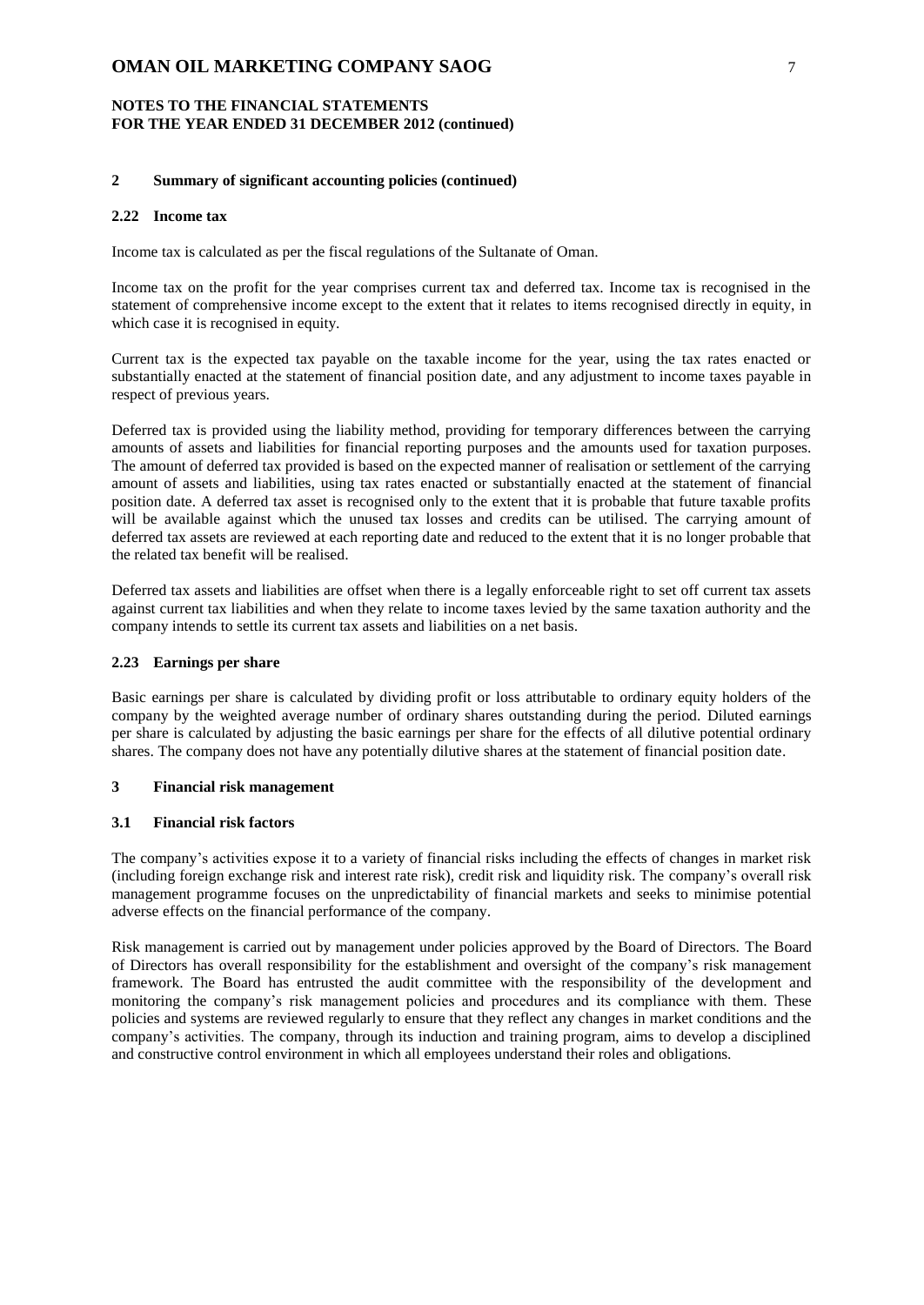### **NOTES TO THE FINANCIAL STATEMENTS FOR THE YEAR ENDED 31 DECEMBER 2012 (continued)**

## **3 Financial risk management (continued)**

- **3.1 Financial risk factors (continued)**
- **(a) Market risk**

#### **(i) Foreign exchange risk**

Foreign exchange risk arises where the value of a financial instrument changes due to changes in foreign exchange rates. The company is substantially independent of changes in foreign currency rates as its foreign currency dealings are principally denominated in United States Dollars (US Dollar) or currencies pegged to the US Dollar. Since the Rial Omani is pegged to the US Dollar, management believes that the exchange rate fluctuation would have an insignificant impact on the profit.

### **(ii) Interest rate risk**

The company's interest rate risk arises from bank borrowings and bank deposits. The company analyses its interest rate exposure on a regular basis and reassesses the source of borrowings and renegotiates interest rates at terms favorable to the company. The company limits interest rate risk on bank deposits by monitoring changes in interest rates.

Management has estimated the effect on profit for the year due to increase or decrease in interest rates to be insignificant.

#### **(iii) Price risk**

The company is exposed to equity securities price risk because of investments held by the company and classified on the statement of financial position as available-for-sale investments. The company's investments are approved by the Board of Directors.

The company's investments in equity of other entities that are publicly traded are listed on the Muscat Securities Market (MSM). To manage its price risk arising from investments in equity securities, the company monitors the market price of the instruments on regular intervals and takes necessary actions to reduce exposure.

The company's market risk is affected mainly by changes to the actual market price of financial assets. At 31 December 2012, a +/- 5% change in the price of the instruments may result in a change in the value of company's available for sale investment, and unrealised gain recognised in the statement of other comprehensive income for the year, by RO 114,944.

#### **(b) Credit risk**

Credit risk is the risk of financial loss if a customer or counterparty to a financial instrument fails to meet its contractual obligations and arises principally from cash and cash equivalents, available-for-sale investments and credit exposures to customers. The company has a credit policy in place and exposure to credit risk is monitored on an on-going basis. Credit evaluations are performed on all customers requiring credit over a certain amount. The company requires bank guarantees on higher credit risk customers. The company does not require collateral in respect of all other financial assets.

Investments are made in liquid securities and only with commercial banks in Oman. Management does not expect any counter party to fail to meet its obligations.

Concentration of credit risk arises when a number of counter-parties are engaged in similar business activities, or activities in the same geographic region, or have similar economic features that would cause their ability to meet contractual obligations to be similarly affected by changes in economic, political or other conditions. Concentrations of credit risk indicate the relative sensitivity of the company's performance to developments affecting a particular industry or geographical location.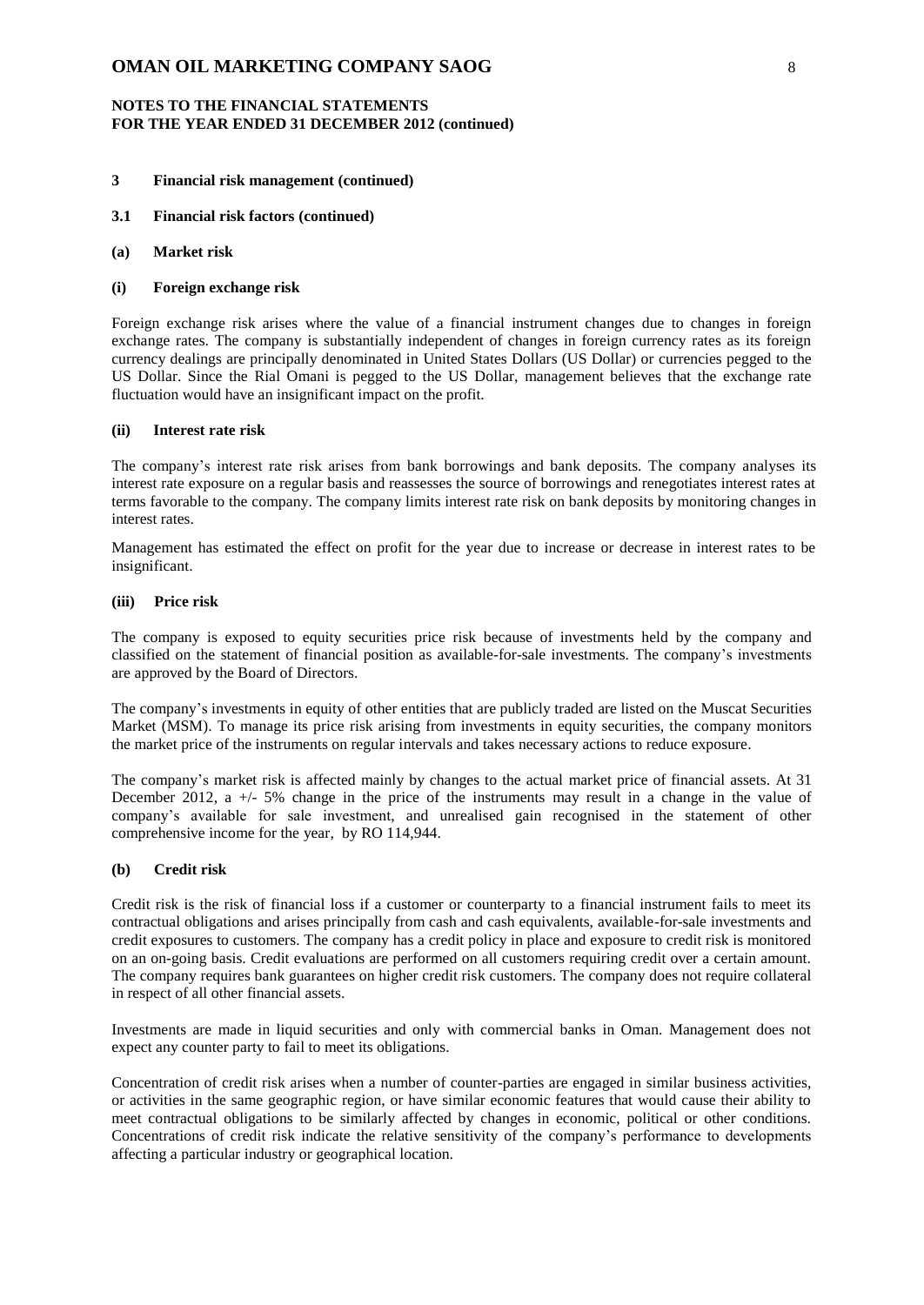### **NOTES TO THE FINANCIAL STATEMENTS FOR THE YEAR ENDED 31 DECEMBER 2012 (continued)**

# **3 Financial risk management (continued)**

### **3.1 Financial risk factors (continued)**

#### **(b) Credit risk (continued)**

#### *Trade and other receivables*

Credit is extended to corporate customers only with an objective of optimising the company's profits and the prime responsibility for providing credit to customers and the timely collection of all debts rests with the functional manager. Credit has a cost to the business and necessary controls and procedures are established to manage the company's credit risk and its working capital. It is, therefore, the company's policy to have effective credit control systems in place which are flexible enough to respond to changing market needs yet rigorous enough to ensure that customer credit limits are established and regularly updated on the basis of reliable up-todate information.

Generally credits are not allowed in excess of agreed credit periods except for government customers and debts are collected within agreed credit terms and grace days. A stop supply mechanism is in place which will automatically inactivate customer accounts and stop further supplies in the event of a delay of payment beyond the credit period and the grace days. All exceptions and overrides are approved in line with the policy guidelines. Debtor positions are regularly monitored and reviewed to assess the overall risk and exposure. Though losses on account of default are infrequent, adequate provisions for impairment based on the ageing of the debts are made to reflect the debtors position as accurately as possible in the financial statements.

The maximum exposure to credit risk for trade and other receivables (considered as being the gross carrying value before impairment provisions) at the reporting date by type of customer was:

|                           | <b>Carrying amount</b> |                 |  |
|---------------------------|------------------------|-----------------|--|
|                           | 2011<br>2012           |                 |  |
|                           | <b>RO</b>              | RO <sub>1</sub> |  |
| Aviation                  | 2,282,410              | 7,790,785       |  |
| Commercial                | 11,754,228             | 11,352,542      |  |
| Fuel card                 | 5,592,148              | 4,725,277       |  |
| Lubes                     | 2,196,432              | 1,663,042       |  |
| Retail                    | 2,352,558              | 2,152,587       |  |
| Others                    | 112,589                | 195.429         |  |
|                           | 24,290,365             | 27,879,662      |  |
| Less:                     |                        |                 |  |
| Related party receivables | (2,625,872)            | (3,135,501)     |  |
| Others                    | (218, 031)             | (263, 246)      |  |
| Trade receivables         | 21.446.462             | 24,480,915      |  |

The company has accepted guarantees / collateral valued at RO 426,900 (2011 - RO 541,769) from customers to secure fully / partly their dues to the company.

The ageing of trade receivables at the reporting date is as follows:

|                      | Gross      | <b>Impairment</b> | Gross          | Impairment     |
|----------------------|------------|-------------------|----------------|----------------|
|                      | 2012       | 2012              | 2011           | 2011           |
|                      | RO.        | RO                | R <sub>O</sub> | R <sub>O</sub> |
| Not past due         | 14,148,410 | ۰                 | 19,014,979     |                |
| Past due 1-90 days   | 4,380,842  | 281,202           | 2,749,205      | 89,853         |
| Past due 91-360 days | 1,105,330  | 59,855            | 1,047,262      | 83,946         |
| More than one year   | 1,811,880  | 246,913           | 1,669,469      | 240,132        |
|                      | 21.446.462 | 587,970           | 24,480,915     | 413,931        |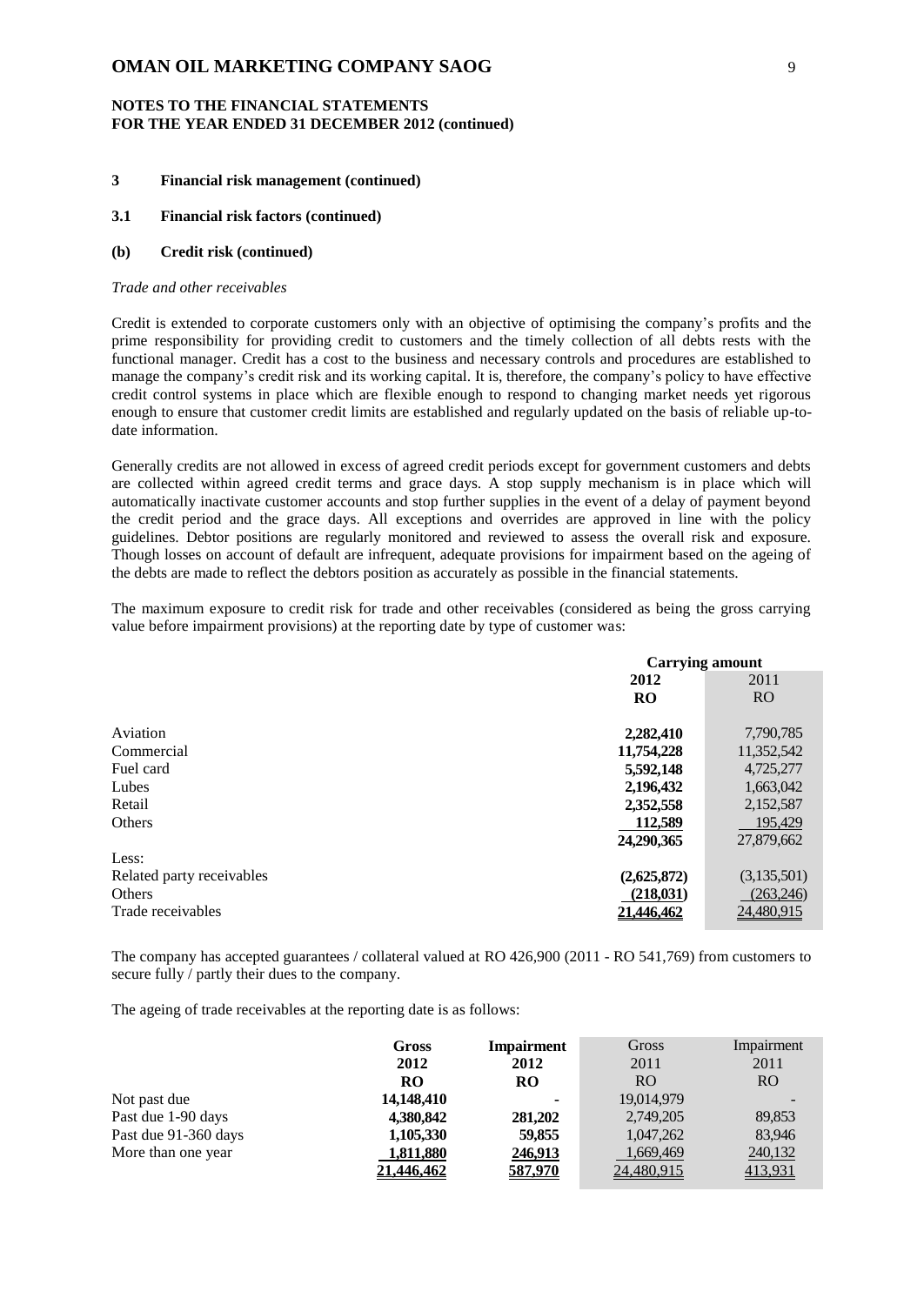## **NOTES TO THE FINANCIAL STATEMENTS FOR THE YEAR ENDED 31 DECEMBER 2012 (continued)**

## **3 Financial risk management (continued)**

### **3.1 Financial risk factors (continued)**

#### **(b) Credit risk (continued)**

#### *Cash and cash equivalents*

Credit risk on other financial assets, including cash and cash equivalents arises from the risk of default of the counterparty, with a maximum exposure equal to the carrying amount of these balances.

The table below shows the cash at bank balances with the all counterparties analysed by rating as issued by Moody's Investors Services, or by Fitch Ratings where specifically indicated:

|                                          | 2012       | 2011       |
|------------------------------------------|------------|------------|
|                                          | RO         | RO         |
| Banks with rating of A-1                 | 2,148,249  | 3,065,960  |
| Banks with rating of A-2                 | 1,299,438  | 332,050    |
| Banks with rating of A-3                 | 2,781,943  | 1,731,578  |
| Banks with rating of NP                  | 2.787      | 3,687      |
| Banks with rating of BBB+ (Fitch Rating) | 61.325     | 175,382    |
| Banks not rated                          | 6,516,471  | 15,661,046 |
|                                          | 12,810,213 | 20,969,703 |

The rest of cash and bank balance in the statement of financial position is cash in hand.

### **(c) Liquidity risk**

Liquidity risk is the risk that the company will not be able to meet its financial obligations as they fall due. The company's approach to managing liquidity risk is to ensure, as far as possible, that it will always have sufficient liquidity to meet its liabilities when due, under both normal and stressed conditions, without incurring unacceptable losses or risking damage to the company's reputation.

The company limits its liquidity risk by ensuring bank facilities are available. The company's terms of sales require amounts to be paid on an average of 30 days from the date of sale. Trade payables are normally settled within 15 days of the month of purchase.

The company uses local and international banks operating in the Sultanate of Oman to ensure that it has sufficient cash on demand to meet expected operational expenses and sufficient credit facilities to manage its liquidity risk. The company has a credit facilities amounting to RO 34.13 million (2011 - RO 71.51 million) from 5 banks (2011:7 banks) which are unsecured. Short term loans and overdrafts are, on average, utilised for period of 7 to 14 days to bridge the gap between collections of receivables and settlement of product purchase bills during the middle of every month.

The table below analyses the company's financial liabilities into the relevant maturity groupings based on the remaining period at the reporting date to the contractual maturity date. The amounts disclosed in the table are the contractual undiscounted cash flows. Balances due within twelve months equal their carrying balances, as the impact of discounting is not significant.

|                             | Carrying<br>amount<br><b>RO</b> | 6 months<br>or less<br><b>RO</b> | $6 - 12$<br>months<br><b>RO</b> | $1 - 2$<br>vears<br><b>RO</b> | More than<br>2 years<br>RO. |
|-----------------------------|---------------------------------|----------------------------------|---------------------------------|-------------------------------|-----------------------------|
| 31 December 2012            |                                 |                                  |                                 |                               |                             |
| Bank borrowings             | 2,896,862                       | 1,054,367                        | 1,037,776                       | 882,768                       | 8,482                       |
| Trade payables              | 1,163,592                       | 1,163,592                        | ۰                               |                               |                             |
| Due to related parties      | 21,633,762                      | 21,633,762                       | ۰                               | -                             | ۰                           |
| Accruals and other payables | 7,681,387                       | 7,681,387                        | ۰                               |                               |                             |
|                             | 33.375.603                      | 31.533.108                       | 1.037.776                       | 882,768                       | 8,482                       |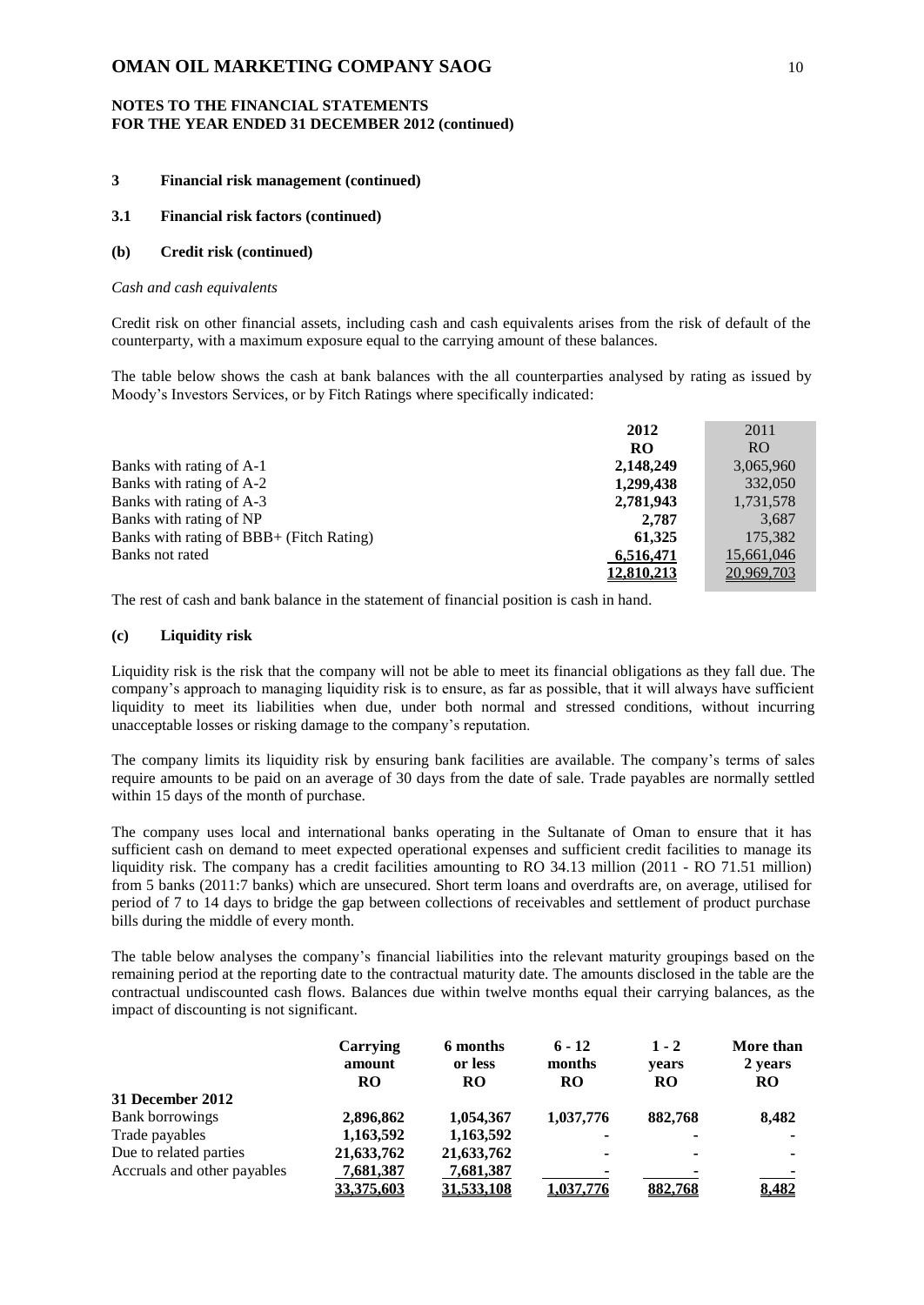### **NOTES TO THE FINANCIAL STATEMENTS FOR THE YEAR ENDED 31 DECEMBER 2012 (continued)**

## **3 Financial risk management (continued)**

### **3.1 Financial risk factors (continued)**

#### **(b) Liquidity risk (continued)**

|                             | Carrying<br>Amount<br><b>RO</b> | 6 months<br>or less<br><b>RO</b> | $6 - 12$<br>months<br><b>RO</b> | $1 - 2$<br>years<br>RO. | More than<br>2 years<br><b>RO</b> |
|-----------------------------|---------------------------------|----------------------------------|---------------------------------|-------------------------|-----------------------------------|
| 31 December 2011            |                                 |                                  |                                 |                         |                                   |
| <b>Bank borrowings</b>      | 8,251,201                       | 5,000,000                        | 87,189                          | 149,466                 | 3,014,546                         |
| Trade payables              | 2,664,155                       | 2,664,155                        |                                 |                         |                                   |
| Due to related parties      | 21,550,700                      | 21,550,700                       |                                 |                         |                                   |
| Accruals and other payables | 7,983,362                       | 7,983,362                        |                                 |                         |                                   |
|                             | 40,449,418                      | 37, 198, 217                     | 87,189                          | 149.466                 | 3.014.546                         |

#### **3.2 Capital risk management**

The Board of Directors' policy is to maintain a strong capital base so as to maintain investor, creditor and market confidence and to sustain future development of the business. The Board of Directors monitors the return on equity, which the company defines as net profit divided by total shareholders' equity. The Board of Directors also monitors the level of dividends to ordinary shareholders.

There were no changes in the company's approach to capital management during the year. The company is not subject to externally imposed capital requirements.

#### **3.3 Fair value estimation**

The face value less any estimated credit adjustments for financial assets and liabilities with a maturity of less than one year are assumed to approximate to their fair values.

The table below analyses financial instruments carried at fair value, by valuation method. The different levels have been defined as follows:

- Quoted prices (unadjusted) in active markets for identical assets or liabilities Level 1.
- Inputs other than quoted prices included within Level 1 that are observable for the asset or liability, either directly (that is, as prices) or indirectly (that is, derived from prices) - Level 2.
- Inputs for asset or liability that are not based on observable market data (that is, unobservable inputs) -Level 3.

|                                | Level 1<br>RO | <b>Level 2</b><br>RО     | <b>Level</b> 3<br><b>RO</b> |
|--------------------------------|---------------|--------------------------|-----------------------------|
| 31 December 2012               |               |                          |                             |
| Available-for-sale investments | 2,312,830     | $\overline{\phantom{a}}$ | $\sim$                      |

The Board of Directors believes that the fair values of financial assets and liabilities are not significantly different from their carrying amounts at the end of the reporting date.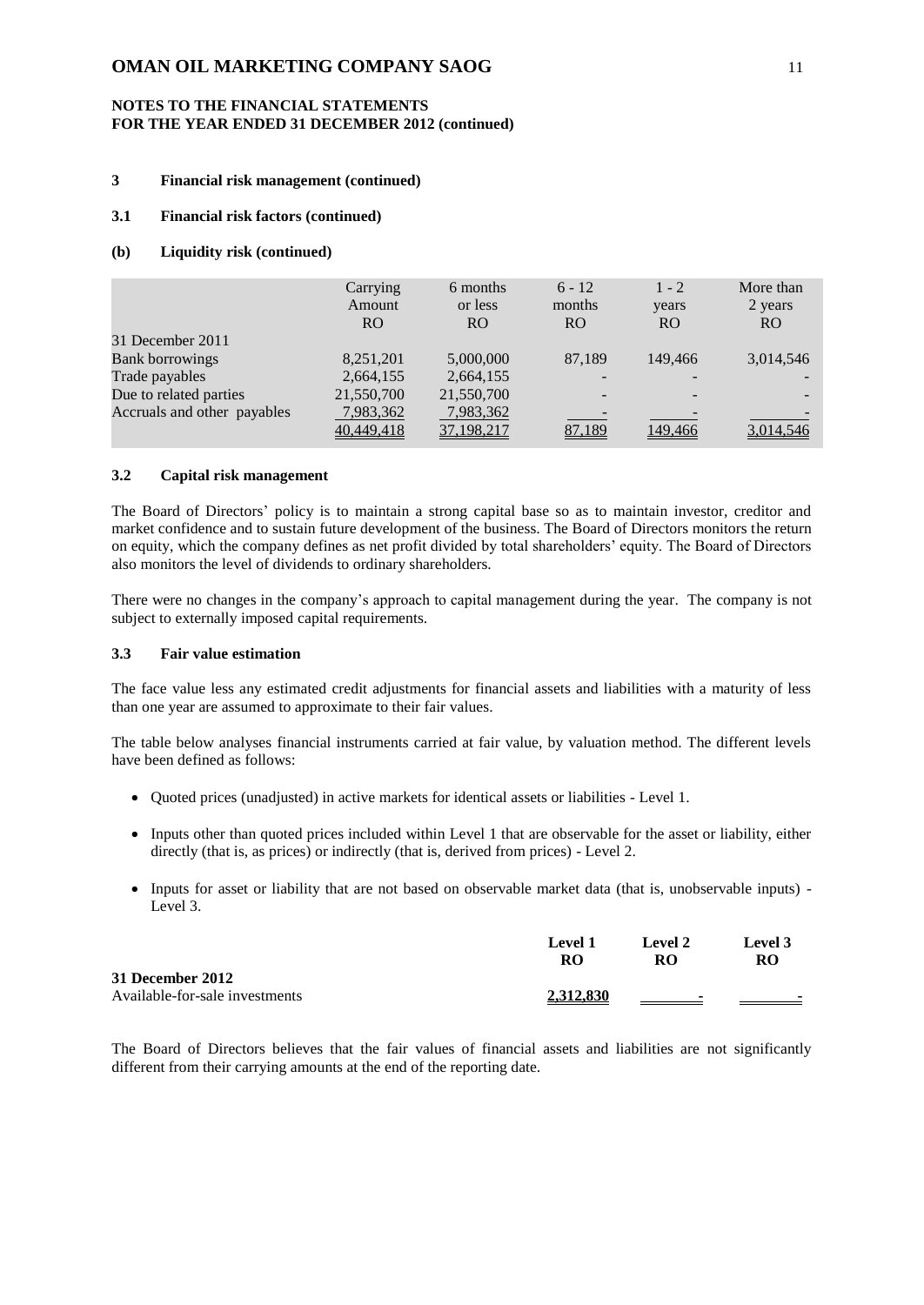### **NOTES TO THE FINANCIAL STATEMENTS FOR THE YEAR ENDED 31 DECEMBER 2012 (continued)**

#### **4 Critical accounting estimates and judgements**

The preparation of financial statements in conformity with IFRS, requires the use of certain critical accounting estimates. It also requires management to exercise its judgment in the process of applying the company's accounting policies. The company makes estimates and assumptions concerning the future. The resulting accounting estimates will, by definition, seldom equal the related actual results.

Estimates and judgments are continually evaluated and are based on historical experience and other factors, including expectations of future events that are believed to be reasonable under the circumstances. The areas requiring a higher degree of judgment or complexity, or areas where assumptions and estimates are significant to the financial statements are set out below.

#### **Depreciation**

Depreciation is charged so as to write off the cost of assets over their estimated useful lives. The calculation of useful lives is based on management's assessment of various factors such as the operating cycles, the maintenance programs, technological obsolescence and normal wear and tear using its best estimates.

#### **Allowance for impaired debts**

An estimate of the collectible amount of trade receivables is made when collection of the full amount is no longer probable. For individually significant amounts, this estimation is performed on an individual basis. Amounts which are not individually significant, but which are past due, are assessed collectively and a provision applied according to the length of time past due, based on historical recovery rates.

At the statement of financial position date, gross trade receivable were RO 21,446,462 (2011 - RO 24,480,915) and the provision for doubtful debts was RO 587,970 (2011 - RO 413,931). Any difference between the amounts actually collected in future periods and the amounts expected will be recognised in the statement of comprehensive income.

#### **Allowance for slow moving and obsolete inventory**

Allowance for slow moving and obsolete inventory is based on management's assessment of various factors such as the usability, product life cycles, and normal wear and tear using its best estimates.

### **Environmental provision**

Environmental provision is made for environmental remediation costs based on environmental contamination assessments made on delivery and storage sites.

### **Provision for site restoration and abandonment cost**

Provision for site restoration and abandonment cost is based on management assessment of various factors such as average cost per filling station for restoration and abandonment, estimated life of filling station and discount rate to be used for discounting the expected cash flows over the estimated life of the filling stations.

#### **Provisions for other costs**

Included in the accrued expenses of the company are accruals for costs which are currently under discussion with the relevant ministries, customers and a supplier in the Sultanate of Oman. These accr uals are based upon the amounts due to be paid to the supplier as per the pricing mechanism communicated by the relevant ministry.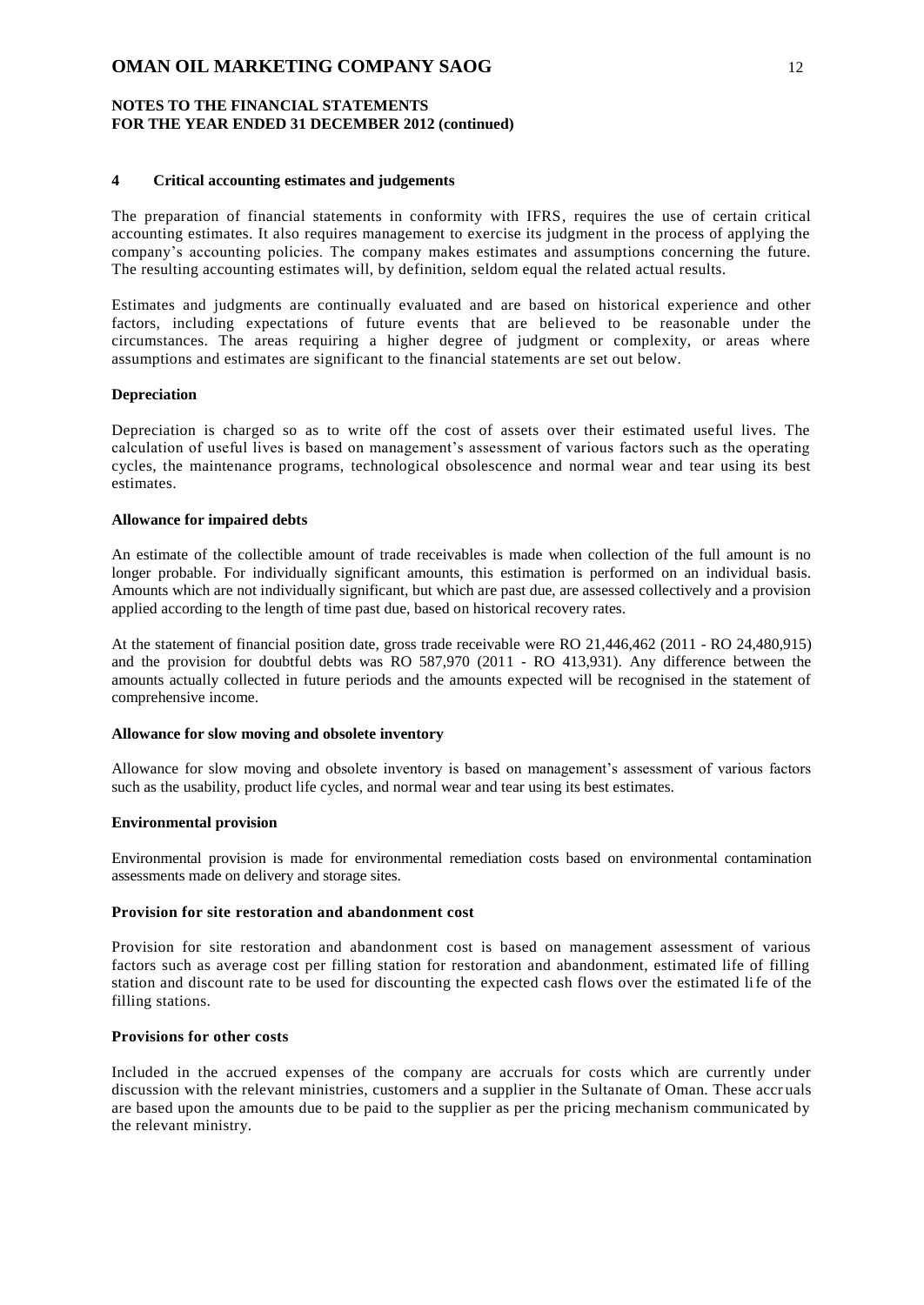### **NOTES TO THE FINANCIAL STATEMENTS FOR THE YEAR ENDED 31 DECEMBER 2012 (continued)**

## **5 Property, plant and equipment**

|                        |                                    | Plant,                                 |                                           |                    |
|------------------------|------------------------------------|----------------------------------------|-------------------------------------------|--------------------|
|                        | Land and<br>buildings<br><b>RO</b> | equipment and<br>vehicles<br><b>RO</b> | Assets under<br>construction<br><b>RO</b> | Total<br><b>RO</b> |
| Cost                   |                                    |                                        |                                           |                    |
| At 1 January 2012      | 9,359,527                          | 27, 221, 781                           | 3,234,412                                 | 39,815,720         |
| <b>Additions</b>       |                                    | 26,803                                 | 7,616,583                                 | 7,643,386          |
| <b>Transfers</b>       | 2,037,789                          | 5,021,392                              | (7,059,181)                               |                    |
| Disposals              | (35, 473)                          | (897, 812)                             |                                           | (933, 285)         |
| At 31 December 2012    | 11,361,843                         | 31,372,164                             | 3,791,814                                 | 46,525,821         |
| <b>Depreciation</b>    |                                    |                                        |                                           |                    |
| At 1 January 2012      | 2,214,538                          | 14, 106, 442                           |                                           | 16,320,980         |
| Charge for the year    | 552,353                            | 2,806,222                              | ۰                                         | 3,358,575          |
| Disposals              | (19,776)                           | (747,970)                              |                                           | (767, 746)         |
| At 31 December 2012    | 2,747,115                          | 16,164,694                             |                                           | 18,911,809         |
| <b>Carrying amount</b> |                                    |                                        |                                           |                    |
| At 31 December 2012    | 8,614,728                          | 15.207.470                             | 3,791,814                                 | 27,614,012         |

|                     |                | Plant,            |                |                |
|---------------------|----------------|-------------------|----------------|----------------|
|                     | Land and       | equipment and     | Assets under   |                |
|                     | buildings      | vehicles          | construction   | Total          |
|                     | R <sub>O</sub> | R <sub>O</sub>    | R <sub>O</sub> | R <sub>O</sub> |
| Cost                |                |                   |                |                |
| At 1 January 2011   | 7,700,049      | 22,514,711        | 3,111,046      | 33, 325, 806   |
| <b>Additions</b>    |                | 31,270            | 6,544,640      | 6,575,910      |
| Transfers           | 1,659,478      | 4,761,796         | (6,421,274)    |                |
| Disposals           |                | (85,996)          |                | (85,996)       |
| At 31 December 2011 | 9,359,527      | <u>27,221,781</u> | 3,234,412      | 39,815,720     |
| Depreciation        |                |                   |                |                |
| At 1 January 2011   | 1,762,187      | 11,717,891        |                | 13,480,078     |
| Charge for the year | 452,351        | 2,470,442         |                | 2,922,793      |
| Disposals           |                | (81,891)          |                | (81, 891)      |
| At 31 December 2011 | 2,214,538      | 14,106,442        |                | 16,320,980     |
| Carrying amount     |                |                   |                |                |
| At 31 December 2011 | 7,144,989      | 13, 115, 339      | 3.234,412      | 23.494.740     |

The company's 50% share of plant and equipment and assets under construction at the main storage depot at Mina Al Fahal (the depot) at a cost of RO 1,125,657 (2011- RO 766,255) and RO 98,475 (2011- RO 27,344), respectively, are included in property, plant and equipment. Under an agreement dated 6 December 1995 between the company and Al Maha Petroleum Products Marketing Company SAOG (Al Maha):

- such assets are controlled jointly with Al Maha and cannot be sold without the mutual consent of the company and Al Maha;
- costs of this depot are shared equally with Al Maha; and
- the depot is operated by the company for an agreed management fees.

The land, on which the main storage depot and buildings are located, is leased from the Ministry of Oil and Gas jointly with Al Maha under an operating lease agreement.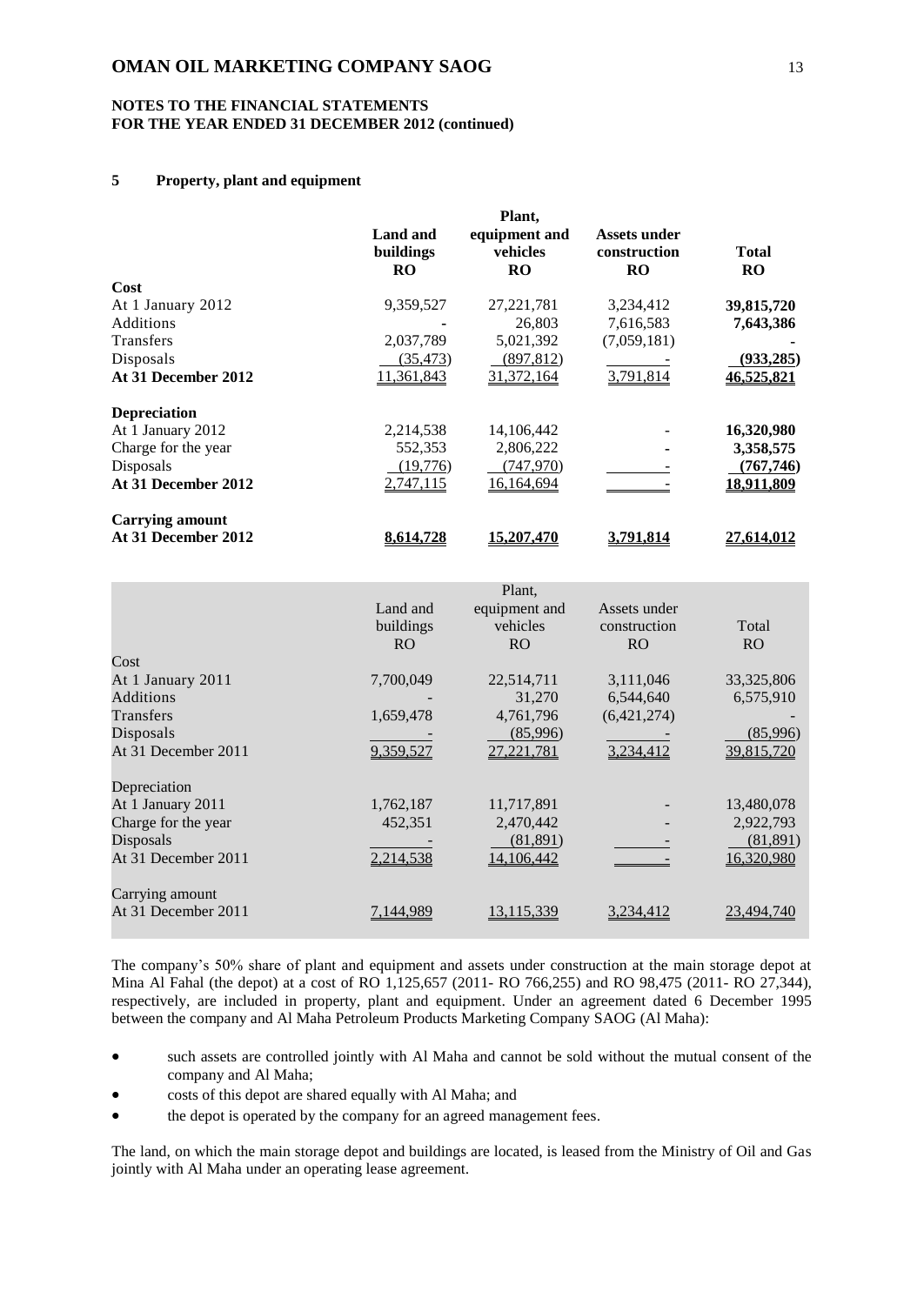### **NOTES TO THE FINANCIAL STATEMENTS FOR THE YEAR ENDED 31 DECEMBER 2012 (continued)**

## **6 Investment in joint venture**

Investment in joint venture represents the company's participation in 50% of the equity interest of Omanoil Matrix Marine Services LLC (the joint venture), a company incorporated in the Sultanate of Oman on 28 April 2011. The other shareholder of the Joint Venture is Matrix Marine Holding GmbH, a company incorporated in Germany. The objective of the joint venture is to sell oil and their by-products and supply fuel at the port of Sohar.

Summarised financial information of the joint venture at the end of the reporting period is as follows:

|                                                       | 2012<br><b>RO</b> | 2011<br><b>RO</b> |
|-------------------------------------------------------|-------------------|-------------------|
| <b>Non-current assets</b>                             |                   |                   |
| Current assets                                        | 800,156           | 3,892,963         |
| Total assets                                          | 800,156           | 3,892,963         |
| <b>Non-current liabilities</b>                        |                   |                   |
| <b>Current liabilities</b>                            | (574, 295)        | 3,747,850         |
| <b>Total liabilities</b>                              | (574, 295)        | (3,747,850)       |
| Net assets                                            | 225,861           | 145,113           |
| Company's share in net assets of the joint venture    | 112,930           | 72,556            |
| Income                                                | 14,359,276        | 9,232,249         |
| Expense                                               | (14,278,528)      | (9,232,269)       |
| Profit/(loss) of joint venture for the year           | 80,748            | (20)              |
| Company's share in profit/(loss) of the joint venture | 40.374            | <u>(10)</u>       |

There are no contingent liabilities relating to the company's interest in the joint venture, and no contingent liabilities of the venture itself.

## **7 Available for sale investments**

Available for sale investment represents a 9.18% (2011 - nil) non-controlling interest in Muscat Gases Company SAOG (investee), a joint stock company incorporated in the Sultanate of Oman on 13 November 1989 under a trade license issued by the Ministry of Commerce & Industry. The investee is engaged in the manufacturing and selling of industrial and cooking gases.

### **8 Inventories**

|                                                        | 2012      | 2011             |
|--------------------------------------------------------|-----------|------------------|
|                                                        | RO        | R <sub>O</sub>   |
| Oil and lubricants                                     | 5,937,587 | 3,329,582        |
| Stores and spares                                      | 7.498     | 7.498            |
| Less: allowance for slow moving and obsolete inventory | (15,000)  | (15,000)         |
|                                                        | 5,930,085 | <u>3,322,080</u> |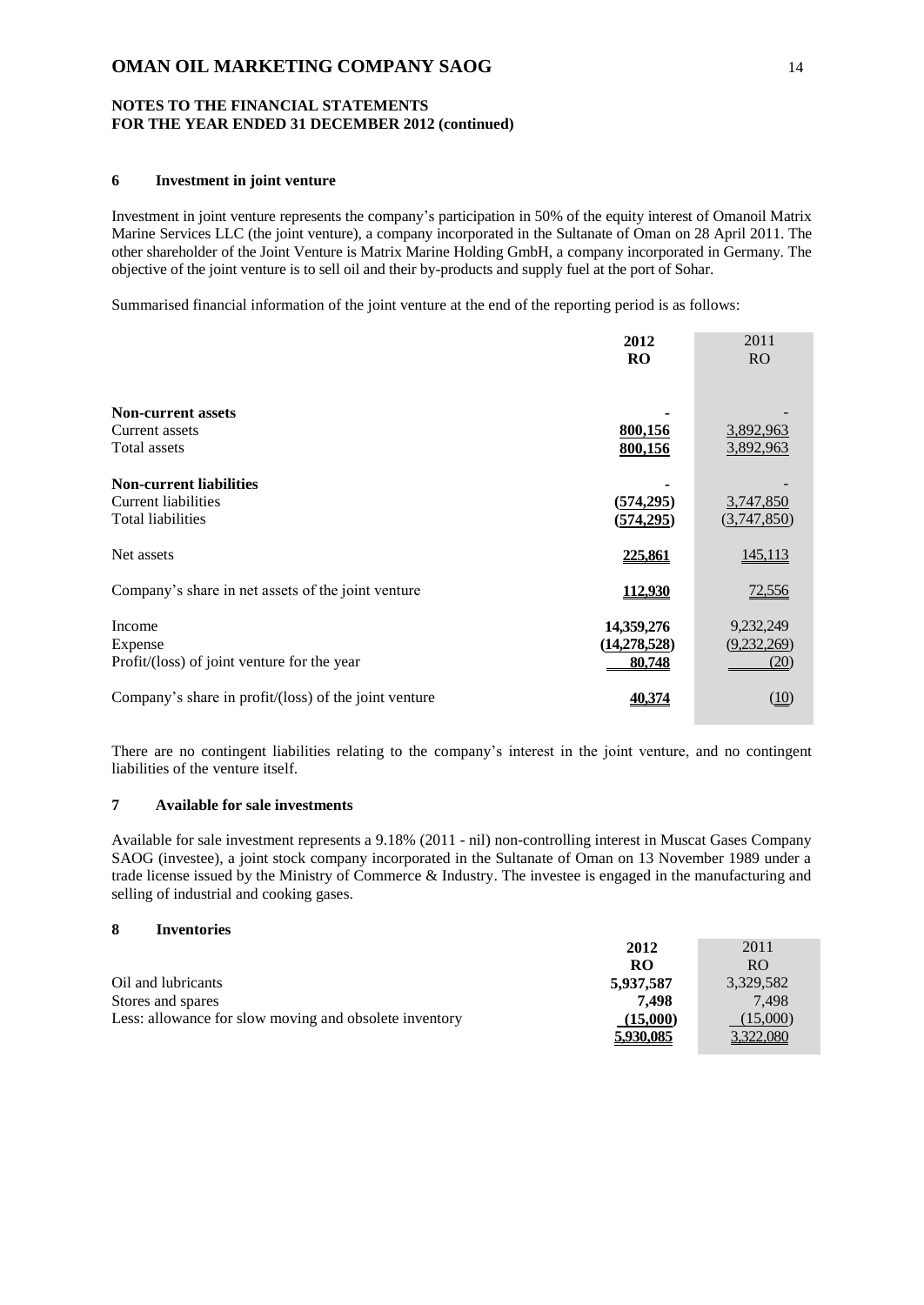### **NOTES TO THE FINANCIAL STATEMENTS FOR THE YEAR ENDED 31 DECEMBER 2012 (continued)**

### **9 Trade and other receivables**

|                                    | 2012              | 2011       |
|------------------------------------|-------------------|------------|
|                                    | <b>RO</b>         | RO.        |
| Trade receivables                  | 21,446,462        | 24,480,915 |
| Less: allowance for impaired debts | (587,970)         | (413,931)  |
|                                    | 20,858,492        | 24,066,984 |
| Amounts due from related parties   | 2,625,872         | 3,135,501  |
| Other receivables                  | 1,122,212         | 957.929    |
| Prepaid expenses                   | 1,871,545         | 1,108,529  |
|                                    | <u>26,478,121</u> | 29,268,943 |

Movements in the allowance for impaired debts during the year are as follows:

|                                       | 2012       | 2011       |
|---------------------------------------|------------|------------|
|                                       | <b>RO</b>  | <b>RO</b>  |
| At 1 January                          | 413,931    | 751,144    |
| Recognised/(reversed) during the year | 174,323    | (174, 364) |
| Written off during the year           | (284)      | (162, 849) |
| At 31 December                        | 587,970    | 413,931    |
| 10<br><b>Cash and bank</b>            |            |            |
|                                       | 2012       | 2011       |
|                                       | <b>RO</b>  | <b>RO</b>  |
| Cash at bank                          | 12,810,213 | 20,969,703 |
| Cash on hand                          | 29,203     | 32,320     |
| Cash and bank                         | 12.839.416 | 21.002.023 |

| Less: deposits having maturity of more than three months from the |             |            |
|-------------------------------------------------------------------|-------------|------------|
| date of placement                                                 | (3.500.000) | -          |
| Cash and cash equivalents                                         | 9,339,416   | 21,002,023 |

During the year 2012 the call accounts earned interest at rates ranging between 1.75% and 2.25% per annum (2011 - 0.750% and 2.250% per annum).

## **11 Share capital**

The company's authorised share capital consists of 150,000,000 (2011 - 150,000,000) shares of 100 Baizas each (2011 - 100 Baizas each).

The company's issued and fully paid up share capital comprises 64,500,000 (2011 - 64,500,000) shares of 100 Baizas each (2011 - 100 Baizas each) as follows:

|                   | <b>Number of shares</b> |            |
|-------------------|-------------------------|------------|
|                   | 2012                    | 2011       |
| Multi-vote shares | 3.225,000               | 3,225,000  |
| Ordinary shares   | 61,275,000              | 61,275,000 |
|                   | 64.500.000              | 64,500,000 |

In accordance with Article 5 of chapter two of the company's Articles of Association, the holder of each multivote share is entitled to two votes at the annual general meeting of the company. Multi-vote shares are considered as ordinary shares for purposes of basic and diluted earnings per share.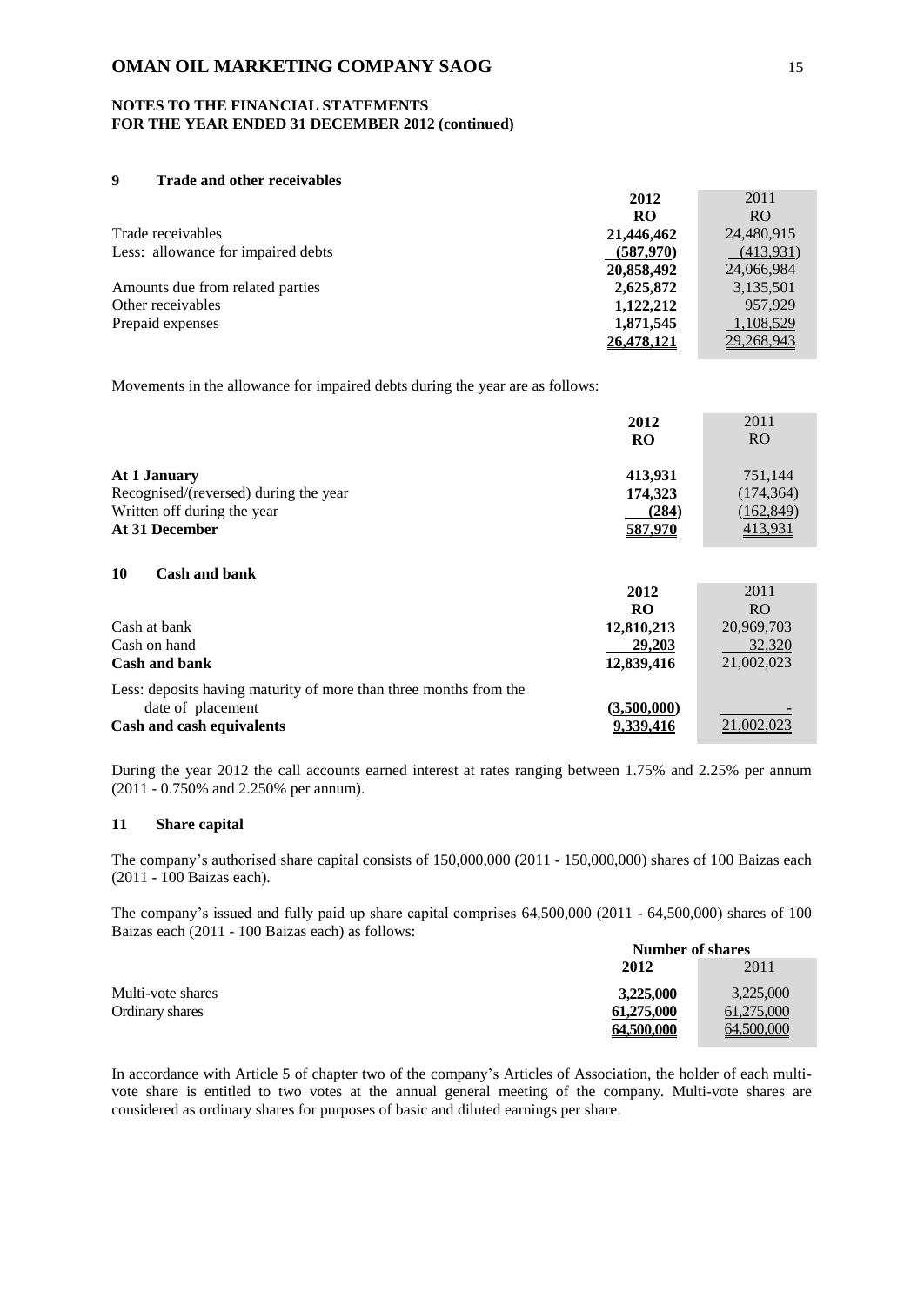### **NOTES TO THE FINANCIAL STATEMENTS FOR THE YEAR ENDED 31 DECEMBER 2012 (continued)**

# **11 Share capital (continued)**

Shareholders of the company who own 10% or more of the company's shares, whether in their name or through a nominee account, are as follows: **Number of shares**

|                                               | Number of shares |                   |
|-----------------------------------------------|------------------|-------------------|
|                                               | 2012             | 2011              |
| Oman Oil Company SAOC - Multi-vote shares     | 3,225,000        | 3,225,000         |
| - Ordinary shares                             | 28,380,000       | 28,380,000        |
| Civil Services Pension Fund - Ordinary shares | 8,352,027        | 7,062,484         |
|                                               | 39,957,027       | <u>38,667,484</u> |

#### **12 Legal reserve**

The Commercial Companies Law of 1974, as amended, requires that 10% of a company's net profit be transferred to a non-distributable legal reserve until the amount of legal reserve becomes equal to one-third of the company's paid-up share capital. This reserve is not available for distribution.

# **13 Employees' end of service benefits**

Movement in the liability is as follows:

|                              | 2012    | 2011     |
|------------------------------|---------|----------|
|                              | RO      | RO.      |
| At 1 January                 | 198,190 | 187.717  |
| Provided during the year     | 72.912  | 35,870   |
| End of service benefits paid | (1,014) | (25,397) |
| At 31 December               | 270,088 | 198,190  |

# **14 Provision for site restoration and abandonment cost**

Movement in the provision is as follows:

|                                                   | 2012    | 2011           |
|---------------------------------------------------|---------|----------------|
|                                                   | RO      | RO.            |
| At 1 January                                      | 420.381 | 367,085        |
| Additional provision                              | 26,803  | 31,270         |
| Unwinding of discount (included in finance costs) | 25,223  | 22,026         |
| At 31 December                                    | 472.407 | <u>420,381</u> |

The key assumptions underlying the estimate of this provision are as follows:

- the average cost per filling station of restoration and abandonment is RO 4,000 (2011 RO 4,000);
- the expected cash flows are discounted over the estimated life of the filling stations using an interest rate of 6% (2011 - 6%); and
- $\bullet$  the estimated life of filling stations is 10 years (2011 10 years)

### **15 Trade and other payables**

|                                 | 2012       | 2011         |
|---------------------------------|------------|--------------|
|                                 | <b>RO</b>  | RO.          |
| Trade payables                  | 1,163,592  | 2,664,155    |
| Due to related parties          | 21,633,762 | 21,550,700   |
| Accrued expenses                | 7,681,387  | 7,983,362    |
| Directors' remuneration payable | 108,000    | 126,000      |
|                                 | 30.586.741 | 32, 324, 217 |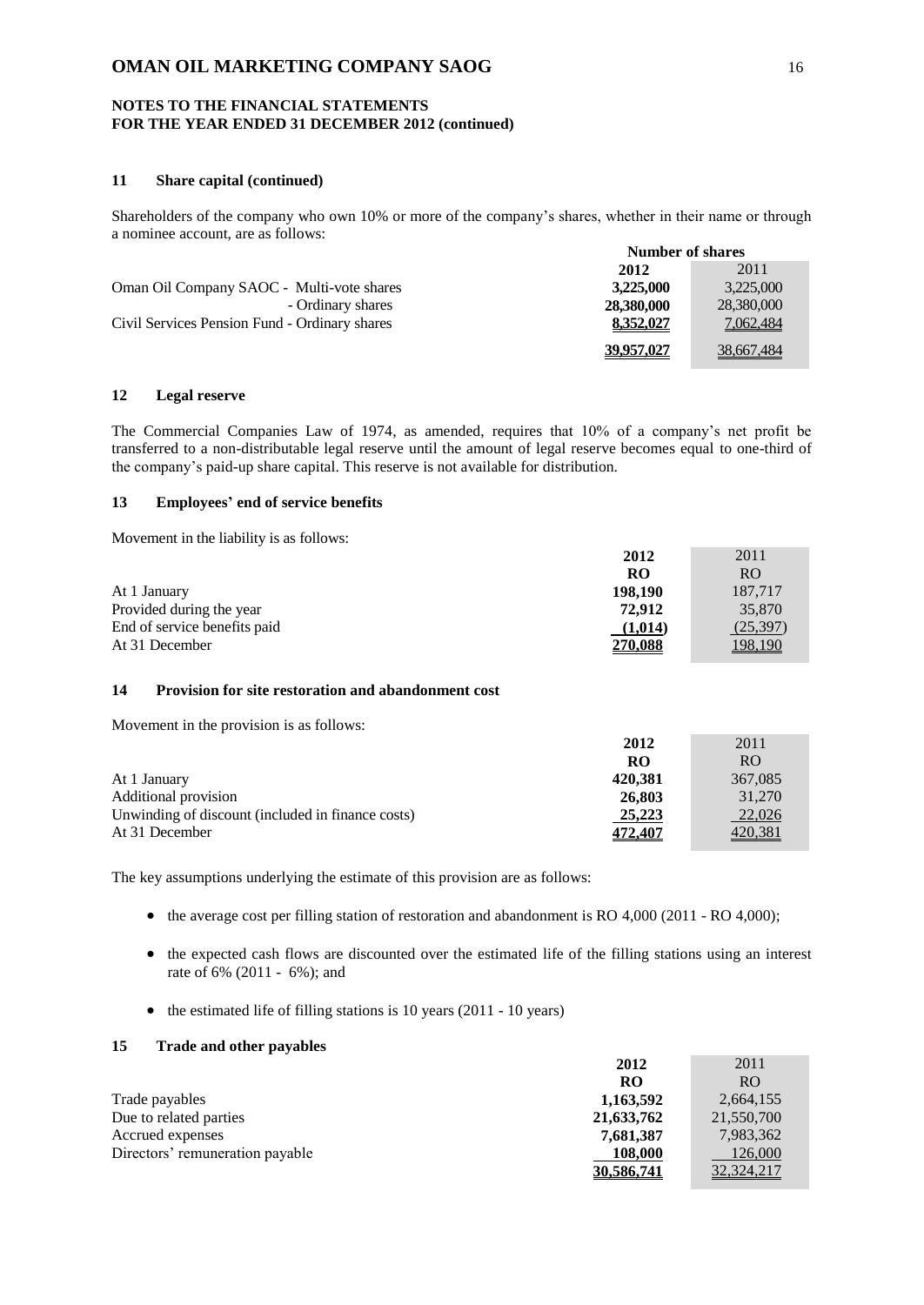### **NOTES TO THE FINANCIAL STATEMENTS FOR THE YEAR ENDED 31 DECEMBER 2012 (continued)**

## **15 Trade and other payables (continued)**

The company in accordance with Capital Markets Authority (CMA) regulations transfers dividends unclaimed for a period of more than 6 months from the date they became due to the CMA's investor fund. Such unclaimed dividends transferred during the year amounted to approximately RO 26,039 (2011- RO 8,036). Eligible shareholders who have not received their dividends are entitled to claim them from the CMA. Trade and other payables are payable within 45 days on average from the end of the reporting date.

## **16 Income tax**

|                                                                                | 2012             | 2011           |
|--------------------------------------------------------------------------------|------------------|----------------|
|                                                                                | <b>RO</b>        | R <sub>O</sub> |
| $(a)$ Current liability:                                                       |                  |                |
| Current year                                                                   | 1,303,718        | 1,136,711      |
| Prior years                                                                    | 51,987           | 80,495         |
|                                                                                | 1,355,705        | 1,217,206      |
| Statement of comprehensive income:<br>(b)                                      |                  |                |
| Current year                                                                   | 1,303,718        | 1,136,711      |
| Prior years                                                                    | (60, 236)        |                |
| Deferred tax relating to the origination and reversal of temporary differences | (68, 108)        | 46             |
|                                                                                | <u>1,175,374</u> | 1,136,757      |
| Deferred tax asset:<br>(c)                                                     |                  |                |
| At 1 January                                                                   | 9,730            | 9,776          |
| Movement for the year                                                          | 68,108           | (46)           |
| At 31 December                                                                 | 77,838           | 9,730          |
| The deferred tax comprises the following temporary differences:<br>(d)         |                  |                |
|                                                                                | 2012             | 2011           |
|                                                                                | <b>RO</b>        | R <sub>O</sub> |
| Provisions and other charges                                                   | 180,929          | 151,483        |
| Property, plant and equipment                                                  | (103, 091)       | (141, 753)     |
|                                                                                | 77,838           | 9,730          |

(e) The company is subject to income tax in accordance with the Income Tax Law of the Sultanate of Oman at the enacted tax rate of 12% (2011- 12%) of taxable income in excess of RO 30,000 (2011- RO 30,000). For the purpose of determining the tax expense for the year, the accounting profit has been adjusted for tax purposes. The reconciliation of tax as per accounting profit to effective tax is set out below:

Reconciliation of effective tax rate:

|                                                                                                                         | Rate % | 2012<br><b>RO</b>               | Rate % | 2011<br><b>RO</b>              |
|-------------------------------------------------------------------------------------------------------------------------|--------|---------------------------------|--------|--------------------------------|
| Profit before tax                                                                                                       |        | 10,198,926                      |        | 9,235,429                      |
| Income tax<br>Income not chargeable to tax<br>Expenses permanently disallowed<br>Provision written back on finalisation | 12     | 1,220,271<br>(4, 845)<br>20,184 | 12     | 1,104,651<br>(3,316)<br>35,422 |
| of prior period assessments<br>Effective tax                                                                            | 11.52  | (60, 236)<br>175.374            | 12.13  | .136.757                       |

The adjustments are based on the current understanding of the existing tax laws, regulations and practices.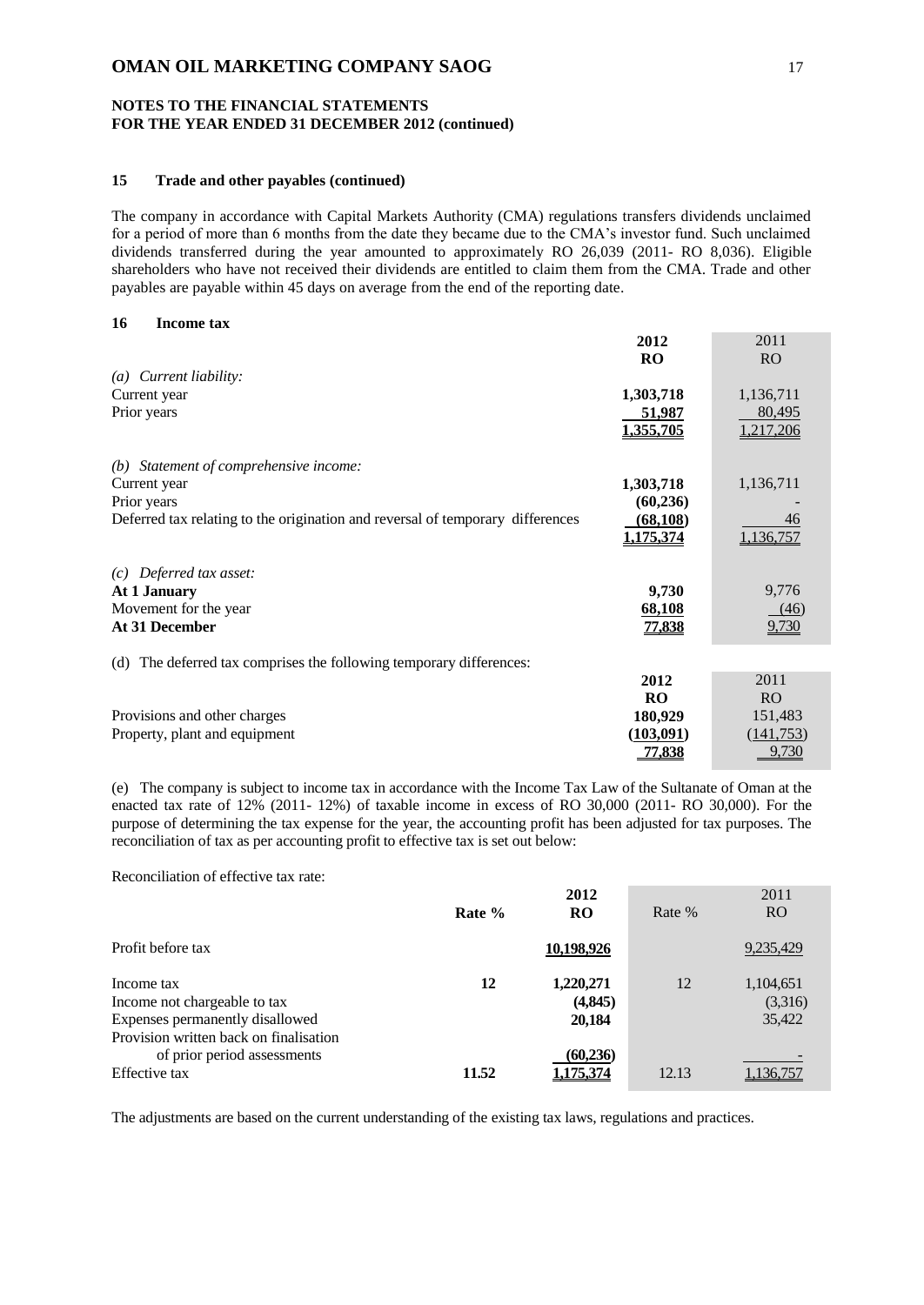### **NOTES TO THE FINANCIAL STATEMENTS FOR THE YEAR ENDED 31 DECEMBER 2012 (continued)**

## **16 Income tax (continued)**

The income tax assessments of the company for the years 2011 and 2012 have not been finalised with the Secretariat General of Taxation Affairs at the Ministry of Finance. The management considers that additional tax liability, if any, in respect of open tax years would not be material to the financial position of the company as at 31 December 2012. The deferred tax has been computed at the tax rate of 12%.

#### **17 Bank borrowings**

| 2012      | 2011           |
|-----------|----------------|
| <b>RO</b> | R <sub>O</sub> |
|           | 5,000,000      |
| 2,288,462 | 2,802,801      |
| 608,400   | 448,400        |
| 2,896,862 | 8,251,201      |
|           |                |
|           | 5,000,000      |
| 1,615,385 |                |
| 400,000   | 87,189         |
| 2,015,385 | 5,087,189      |
|           |                |
|           | 2,802,801      |
| 208,400   | 361,211        |
| 881.47    | 3,164,012      |
|           | 673,077        |

## *Term loan I*

The short term loan is repayable within one year, unsecured and carries interest at market rates.

#### *Term loan II*

Term loan II represents facilities obtained from a local bank, for the purpose of financing the expansion of the company's business within the Sultanate of Oman. The loan is repayable in twenty six monthly installments commencing from 30 April 2012. The loan is unsecured and carries interest at a commercial rate.

### *Term loan III*

Term loan III represents facilities obtained from a local bank, for the purpose of financing the acquisition of property, plant and equipment. The loan is repayable in twelve quarterly installments commencing after one year from the date of the loan agreement. The loan is unsecured and carries interest at a commercial rate.

#### **18 Environmental provision**

Movement in the provision is as follows:

|                          | 2012                     | 2011           |
|--------------------------|--------------------------|----------------|
|                          | RO                       | R <sub>O</sub> |
| At 1 January             | 626,765                  | 479,007        |
| Provided during the year | $\overline{\phantom{a}}$ | 177,925        |
| Utilised                 | $\overline{\phantom{0}}$ | (30, 167)      |
| At 31 December           | 626,765                  | 626,765        |

The company provides for environmental remediation costs based on environmental contamination assessments made on its delivery and storage sites. The entire provision of RO 626,765 (2011 - RO 626,765) is expected to be used as per site specific remediation plans drawn up by the company.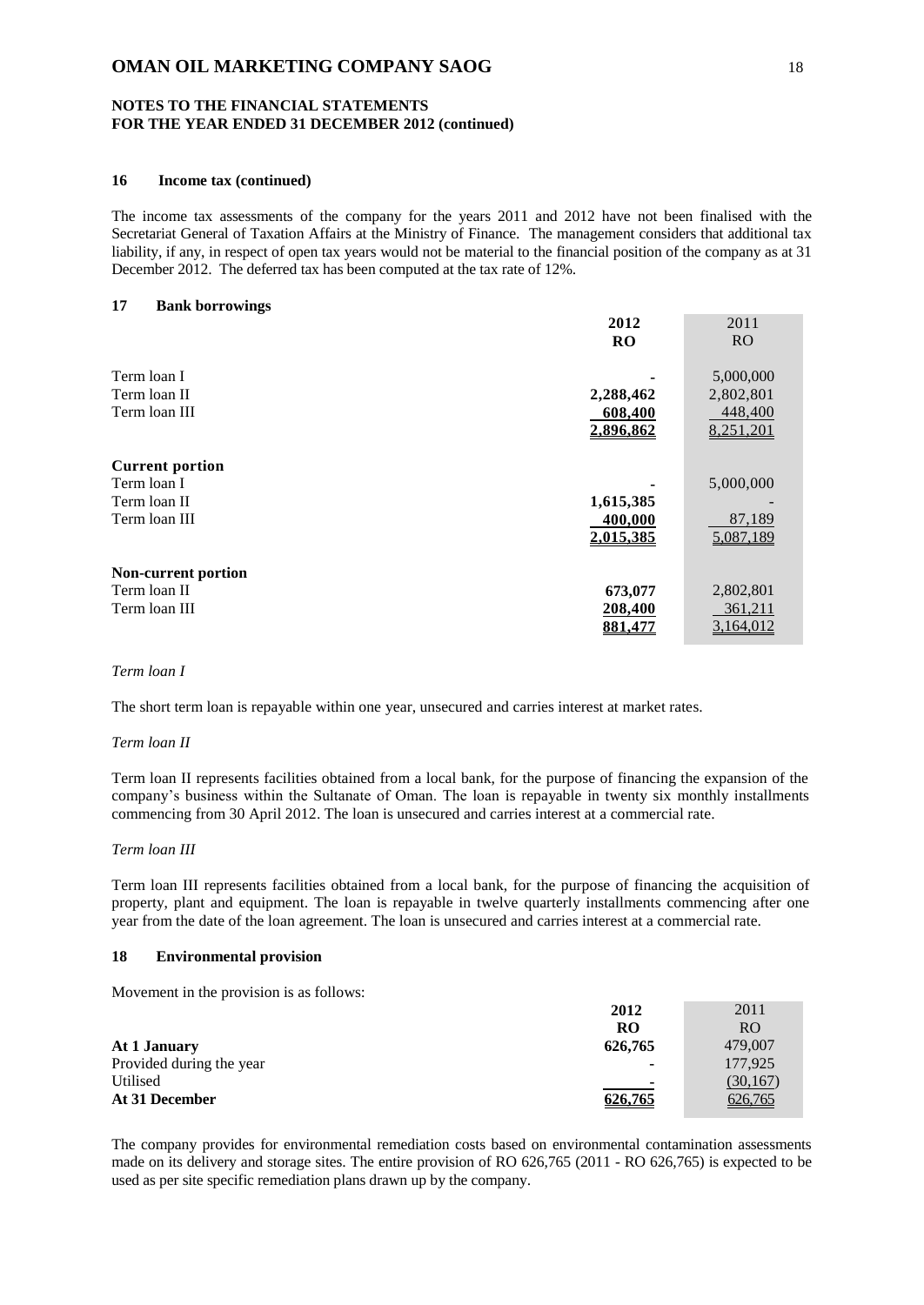### **NOTES TO THE FINANCIAL STATEMENTS FOR THE YEAR ENDED 31 DECEMBER 2012 (continued)**

### **19 Segment information**

#### *Business units from which reportable segments derive their revenues*

Information reported to the company's chief operating decision maker for the purposes of resource allocation and assessment of segment performance is more specifically focused on the category of business units. The principal categories of business units are retail, commercial and others.

Other operations are predominantly lubricants and aviation fuel.

Information regarding the company's reportable segments is presented below:

#### **Segment revenues**

|            | Segment revenue |                |
|------------|-----------------|----------------|
|            | 2012<br>2011    |                |
|            | RO              | R <sub>O</sub> |
| Retail     | 179,646,647     | 147,604,787    |
| Commercial | 55,041,944      | 54,068,283     |
| Others     | 43,833,935      | 76,542,194     |
|            | 278.522.526     | 278,215,264    |

The revenue reported above represents revenue generated from external customers. There were no intersegmental sales during the year (2011 - nil).

### *Revenue from major products and services and geographical information*

The company's operating revenues arise primarily from the marketing and distribution of petroleum products in the Sultanate of Oman.

### **20 Staff costs**

|                                | 2012      | 2011           |
|--------------------------------|-----------|----------------|
|                                | RO        | R <sub>O</sub> |
| Wages, salaries and allowances | 3,817,748 | 3,400,909      |
| Social security costs          | 129,861   | 110,289        |
| End of service benefits        | 72.912    | 35,870         |
| Other employee benefits        | 231,548   | 144,537        |
|                                | 4,252,069 | 3,691,605      |

# **21 Operating and other expenses**

# **The operating and other expenses of the company include the following items:**

|                                                           | 2012      | 2011           |
|-----------------------------------------------------------|-----------|----------------|
|                                                           | <b>RO</b> | R <sub>O</sub> |
| <b>Operating leases</b>                                   | 2,071,993 | 1,879,306      |
| Ministry of Oil and Gas license fees                      | 1,113,852 | 1,113,462      |
| Brand Royalty to parent company                           | 243,209   | 244,505        |
| Provision/(write back) for doubtful debts                 | 174,323   | (174, 364)     |
| Directors' remuneration                                   | 135,000   | 153,000        |
| Board sitting fees                                        | 27,200    | 23,907         |
| Audit and professional fees                               | 10,260    | 8,000          |
| Tax consultant fees                                       | 6.927     | 3,492          |
| Provision for impairment of property, plant and equipment |           | 5,490          |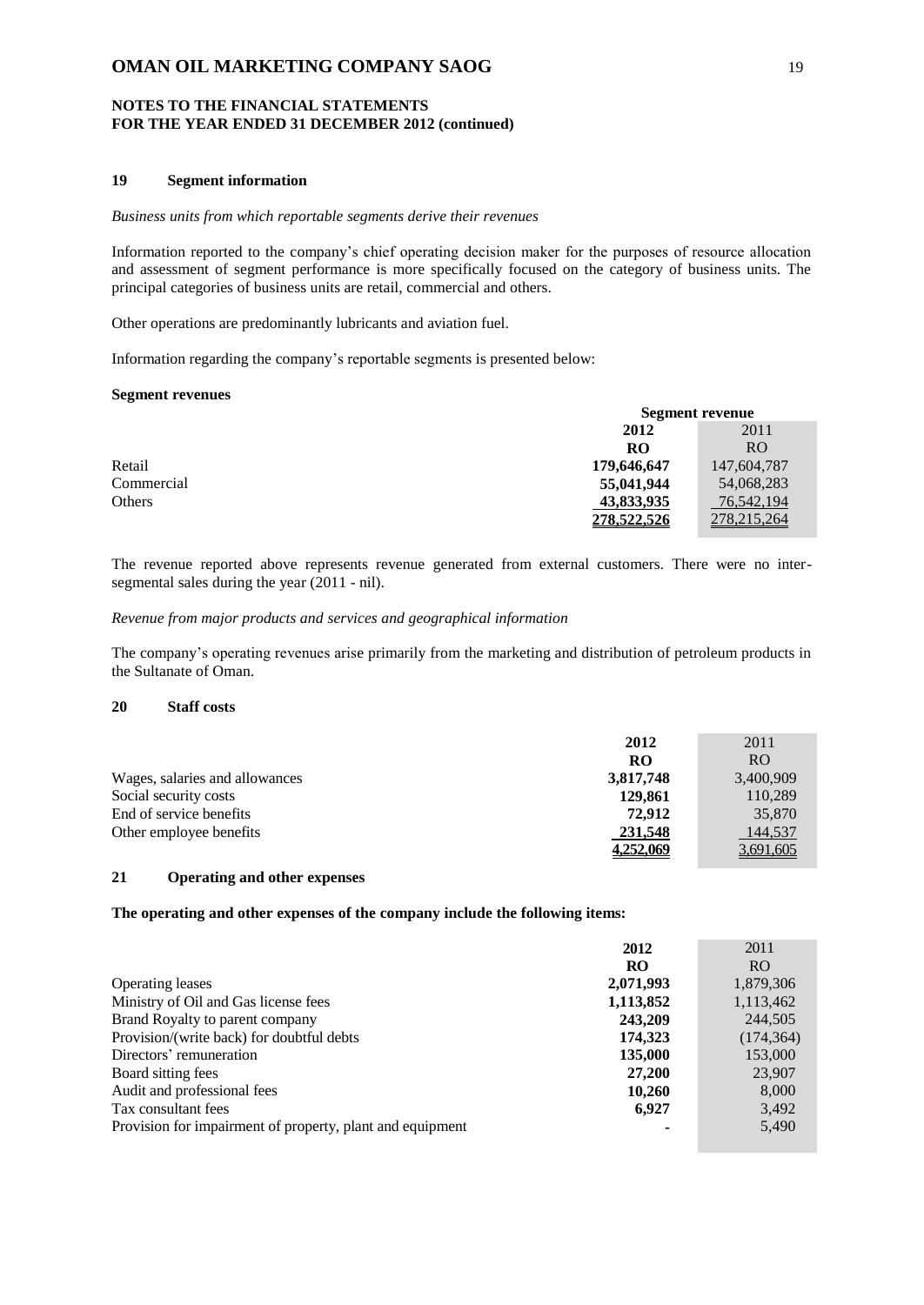#### **NOTES TO THE FINANCIAL STATEMENTS FOR THE YEAR ENDED 31 DECEMBER 2012 (continued)**

### **22 Finance income - net**

|                   | 2012           | 2011       |
|-------------------|----------------|------------|
|                   | RO             | RO         |
| Interest income   | 340,553        | 177,262    |
| Interest expenses | (236, 260)     | (108, 362) |
|                   | <u>104,293</u> | 68,900     |

## **23 Dividends paid and proposed**

The Board of Directors has proposed a cash dividend of RO 0.070 per share for 2012, amounting to RO 4,515,000, which is subject to the approval of the shareholders at the Annual General Meeting.

During the year, dividend of RO 0.062 per share totaling RO 3,999,000 relating to 2011 was declared and paid (2011 - RO 0.042 per share amounting RO 2,709,000 relating to 2010).

#### **24 Related party transactions**

Related parties comprise the shareholders, directors and business entities in which they have the ability to control or exercise significant influence in financial and operating decisions (other related parties).

The company has entered into transactions with entities over which certain Directors are able to exercise significant influence. In the normal course of business, the company provides services to related parties and avails services from related parties.

The volumes of significant related party transactions during the year and with parties with a shareholding of 10% or more in the company and / or related to Directors, were as follows:

|                                                         | 2012        | 2011            |
|---------------------------------------------------------|-------------|-----------------|
|                                                         | <b>RO</b>   | RO <sub>1</sub> |
| Revenue                                                 |             |                 |
| Fuel sales to filling stations owned by directors       | 5,233,611   | 3,499,227       |
| Fuel sales to commercial customers related to directors | 12,818,394  | 12,099,533      |
| Fuel sales to Joint Venture                             | 726,421     | 540,892         |
| Costs                                                   |             |                 |
| Fuel Purchases from other related parties               | 250,322,848 | 250,700,795     |
| Brand royalty to parent company                         | 243,209     | 244,505         |
| Remuneration to directors                               | 135,000     | 153,000         |
| Directors' sitting fees                                 | 27,200      | 23,907          |
| Net interest paid to other related parties              | 9,849       | 11,770          |
| <b>Balances</b>                                         |             |                 |
| <b>Bank balances</b>                                    | 1,425,074   | 599,172         |
| Due from related parties (Note 9)                       | 2,625,872   | 3,135,501       |
| Due to related parties (Note 15)                        | 21,633,762  | 21,550,700      |
| Directors remuneration                                  | 108,000     | 126,000         |

The total remuneration paid to non-executive directors comprising sitting fees and remuneration is in accordance with the provisions, and within the limits of, the Commercial Companies Law; the CMA guidance; and the Articles of Association of the Company. Executive directors, if any, apart from their contractual benefits and performance linked pay are not eligible for any sitting fees or fixed remuneration. Director's remuneration is recognised in the statement of comprehensive income.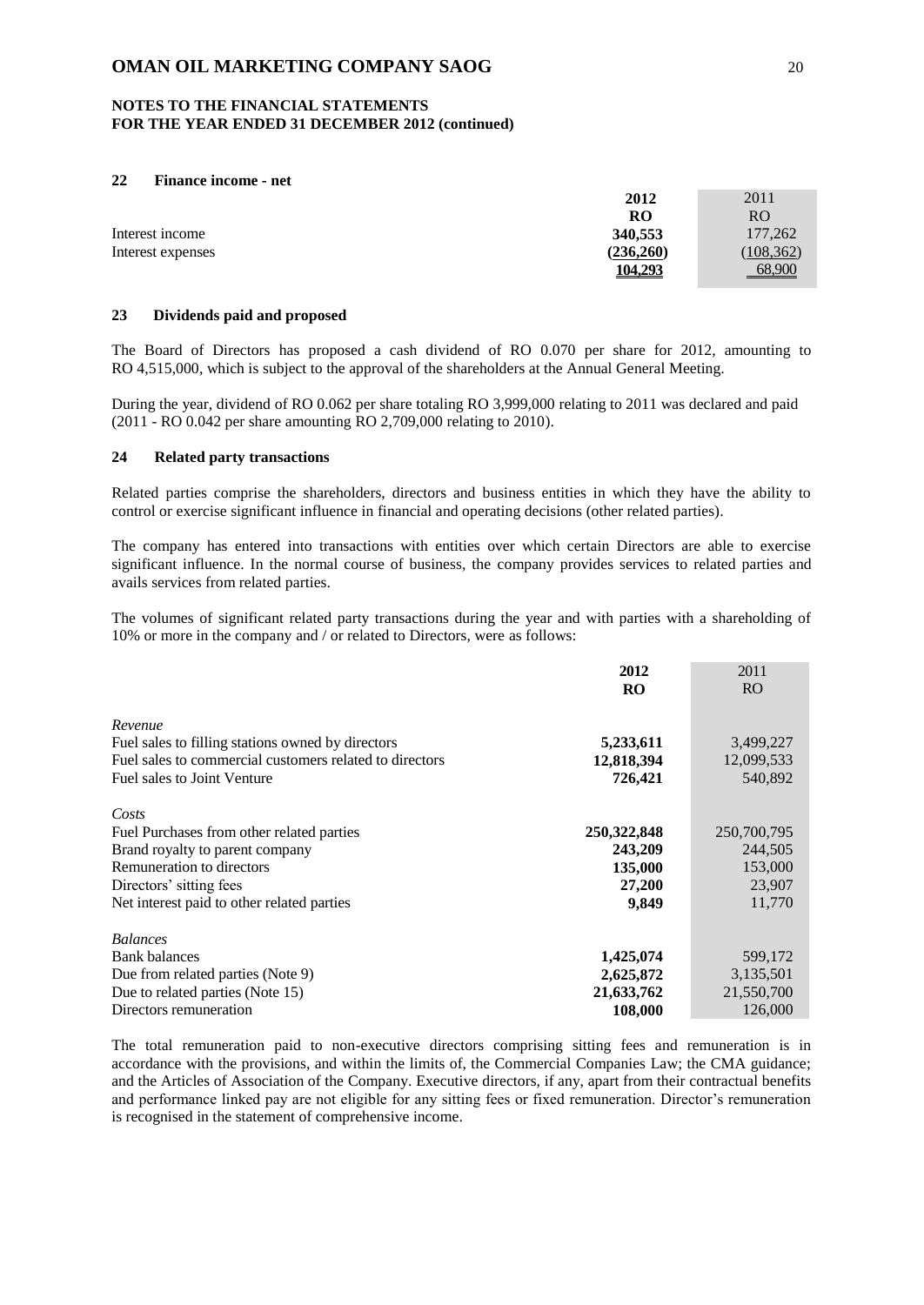### **NOTES TO THE FINANCIAL STATEMENTS FOR THE YEAR ENDED 31 DECEMBER 2012 (continued)**

## **25 Commitments**

#### **Operating leases**

The company has entered into certain long-term non-cancellable operating leases. Under the terms of these leases the future rental payments are as follows:

|                                                   | 2012      | 2011            |
|---------------------------------------------------|-----------|-----------------|
|                                                   | <b>RO</b> | RO <sub>1</sub> |
| Future minimum lease payments:                    |           |                 |
| Not later than one year                           | 851,838   | 940,474         |
| Later than one year and not later than five years | 940,983   | 1,494,900       |
| More than five years                              | 1,475,732 | 355,967         |
|                                                   | 3,268,553 | 2,791,341       |
|                                                   |           |                 |
| <b>Contracted commitments:</b>                    |           |                 |
|                                                   | 2012      | 2011            |
|                                                   | <b>RO</b> | R <sub>O</sub>  |
| At 31 December                                    | .974.734  | 2.378.974       |

### **26 Basic and diluted earnings per share**

The par value of each share is RO 0.100. The basic and diluted earnings per share is calculated by dividing the net profit for the year by the weighted average number of shares outstanding during the year as follows:

|                                             | 2012              | 2011       |
|---------------------------------------------|-------------------|------------|
| Net profit for the year $(RO)$              | 9,023,552         | 8,098,672  |
| Weighted average number of shares (note 11) | <u>64,500,000</u> | 64,500,000 |
| Basic and diluted earnings per share (RO)   | 0.140             | 0.126      |

#### **27 Net assets per share**

Net assets per share is calculated by dividing the shareholders' equity of the company at the year end by the number of shares outstanding as follows:

|                                                                           | 2012       | 2011       |
|---------------------------------------------------------------------------|------------|------------|
| Shareholders' equity (RO)                                                 | 39.156.664 | 34,132,112 |
| Number of shares outstanding at the end of the reporting period (note 11) | 64.500.000 | 64,500,000 |
| Net assets per share (RO)                                                 | 0.607      | 0.529      |

#### **28 Contingencies**

At 31 December 2012 the company had contingent liabilities in respect of guarantees and other matters arising in the ordinary course of business, from which it is anticipated that no material liabilities will arise, amounting to RO 1,935,345 (2011 - RO 1,685,384).

During the previous years, a supplier had charged the company an amount of RO 332,419 (2011 - RO 332,419) for the difference in prices pertaining to the period from August 2007 to May 2009 which is not recognised by the company as management considers that the claim is not tenable based on a legal opinion.